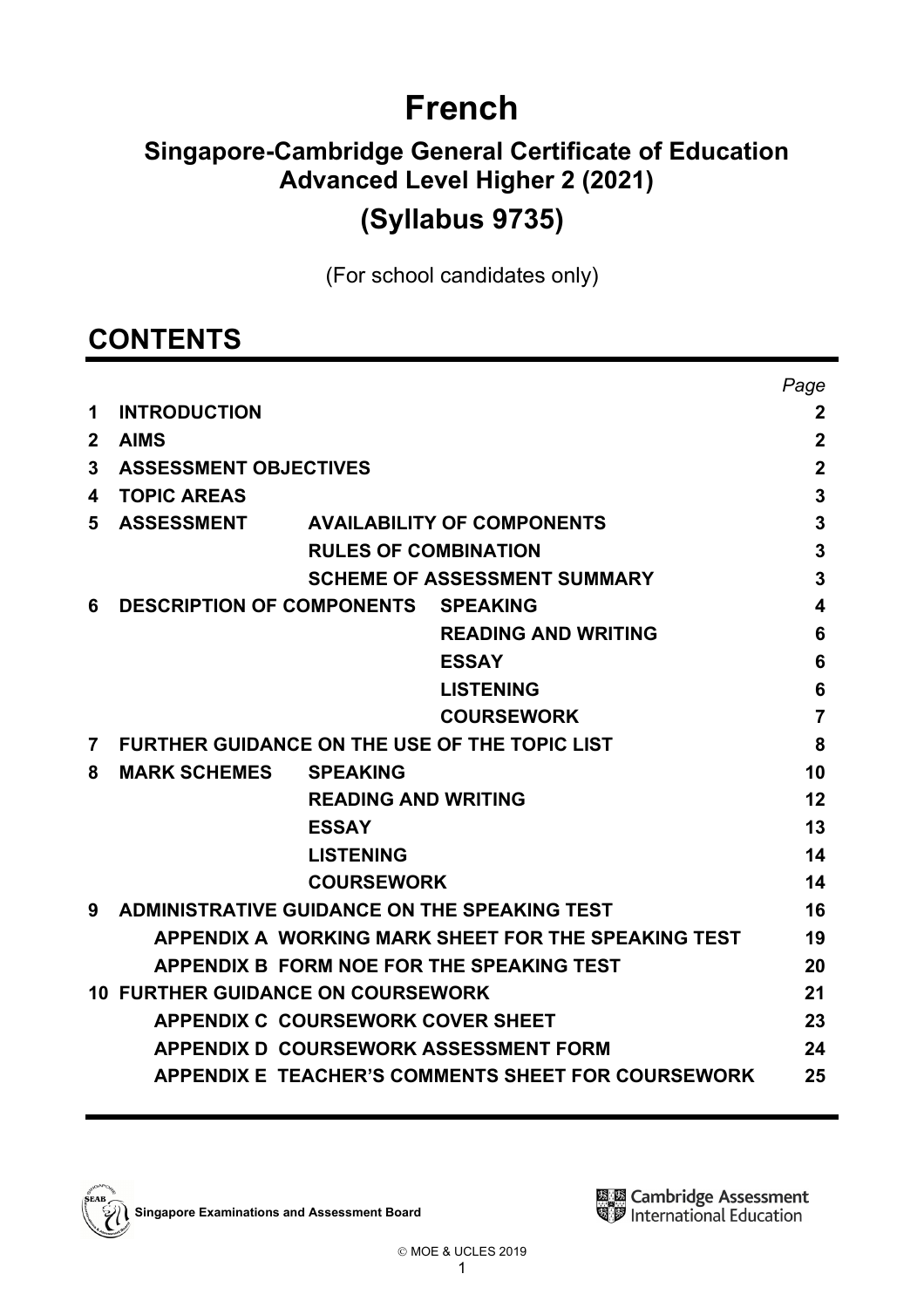## **1 INTRODUCTION**

This document provides details of Higher 2 French for candidates in **Singapore**.

This syllabus is available in October/November only.

**Note on the use of dictionaries**: Centres and candidates should note that dictionaries may be used for the Coursework component and in the *preparation* for the Speaking test. Dictionaries may not be used in any of the other components nor *during* the Speaking test.

## **2 AIMS**

The aims of the syllabus are set out below and describe the educational purposes of following a course in a Language at Higher 2. These aims are the same for all students:

- to develop the ability to understand the language from a variety of registers
- to enable the student to communicate confidently and clearly in the target language
- to form a sound base of skills, language and attitudes required for further study, work and leisure
- to develop insights into the culture and civilisation of the countries where the language is spoken, including the study of literary texts where appropriate
- to encourage positive attitudes to language learning and a sympathetic approach to other cultures and civilisations
- to further intellectual and personal development by promoting learning and social skills.

## **3 ASSESSMENT OBJECTIVES**

The examination will assess candidates' linguistic competence and their knowledge of contemporary society by requiring them to:

- understand and respond to texts written in French, drawn from a variety of sources such as magazines, newspapers, reports, books and other forms of extended writing
- manipulate the French language accurately to demonstrate a capacity to choose appropriate examples of lexis and structures
- select information and present it in French, to organise arguments and ideas logically
- understand and respond to authentic contemporary spoken language drawn from a variety of sources such as recorded news items, telephone messages, announcements, talks and discussions.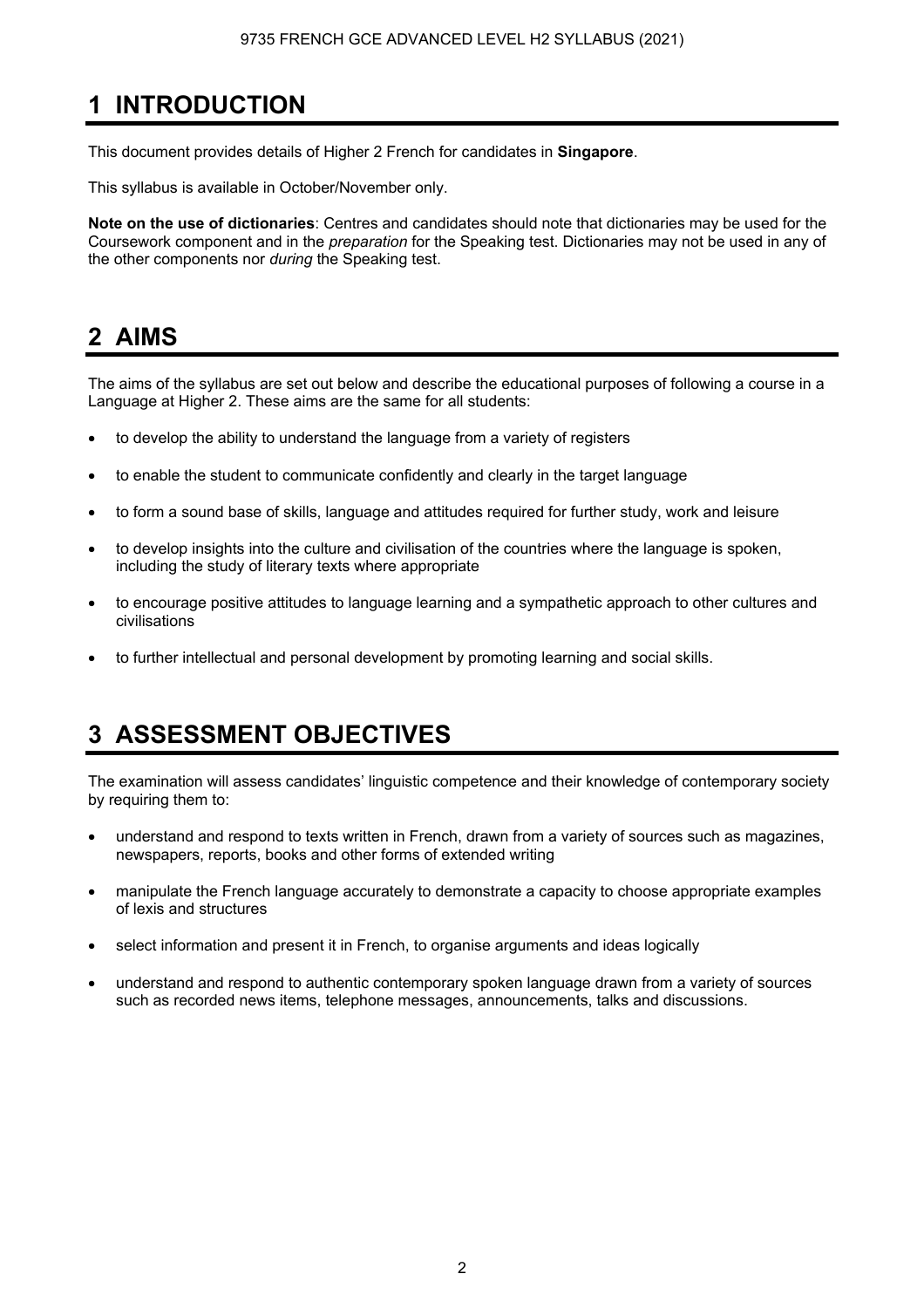## **4 TOPIC AREAS**

*All textual material used in the examination will be drawn from the topic areas below, with reference to the country*/*ies where French is spoken. Further guidance on the Topic Areas is given in section 7 of this syllabus.* 

- Human relationships Sport
- 
- 
- Young people **•** Education
- Patterns of daily life **•** Cultural life/heritage
- Urban and rural life **•** War and peace
- 
- 
- 
- Religion and belief **•** Environment
- Health and fitness **•** Conservation
- Work and leisure Pollution
- Equality of opportunity
- Employment and unemployment

## **5 ASSESSMENT**

## **AVAILABILITY OF COMPONENTS**

| <b>Component 1</b><br><b>Speaking</b> | <b>Component 2</b><br><b>Component 3</b><br><b>Reading and</b><br><b>Essay</b><br><b>Writing</b> |          | <b>Component 5</b><br>Listening | <b>Component 7</b><br><b>Coursework</b> |
|---------------------------------------|--------------------------------------------------------------------------------------------------|----------|---------------------------------|-----------------------------------------|
| October/                              | October/                                                                                         | October/ | October/                        | October/                                |
| November                              | November                                                                                         | November | November                        | November                                |

## **RULES OF COMBINATION**

Candidates will take Components 1, 2, 3, 5 and 7.

## **SCHEME OF ASSESSMENT SUMMARY**

| <b>Component 1</b>    |           |                    | <b>Component 2</b> |                      | <b>Component 3</b> |                                 | <b>Component 5</b> |          | <b>Component 7</b> |  |
|-----------------------|-----------|--------------------|--------------------|----------------------|--------------------|---------------------------------|--------------------|----------|--------------------|--|
| duration              | weighting | duration           | weighting          | duration             | weighting          | duration                        | weighting          | duration | weighting          |  |
| approx.<br>20 minutes | 20%       | hour<br>45 minutes | 20%                | 1 hour<br>30 minutes | 15%                | approx.<br>1 hour<br>15 minutes | 20%                | n/a      | 25%                |  |

- 
- **Family Family Free time activities**
- Generation gap **•** Travel and tourism
	-
	-
	-
	- The media **Figure 1** and the media **Figure 1** and the The developing world
	- Food and drink Scientific and medical advances
- Law and order **•** Technological innovation<br>• Religion and belief **• F**nvironment
	-
	-
	-
	- Contemporary aspects of the country/ies where the language is spoken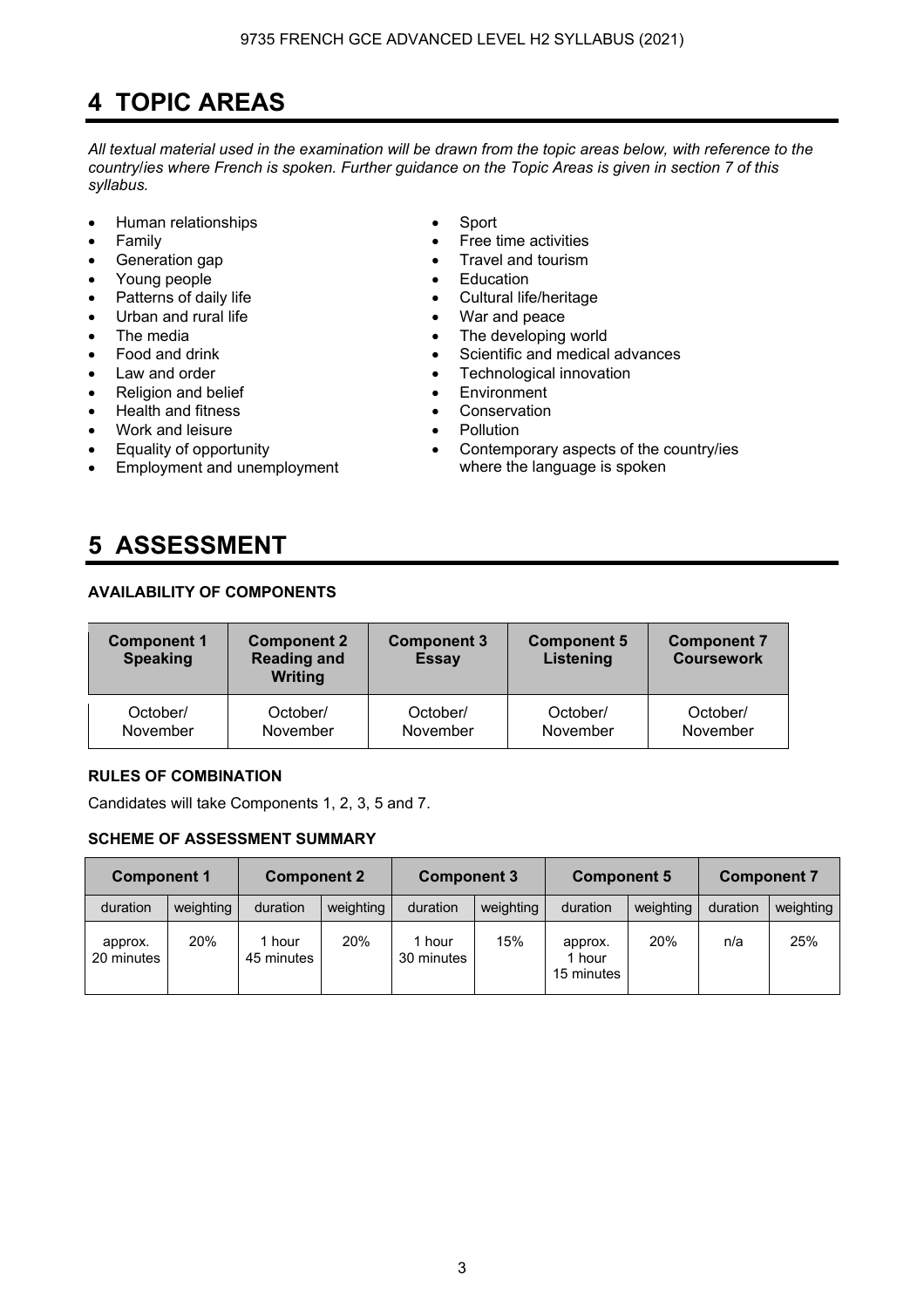## **6 DESCRIPTION OF COMPONENTS**

## **COMPONENT 1: Speaking (approx. 20 minutes) (100 raw marks weighted to 60 marks)**

This component description should be read in conjunction with the mark scheme in section 8 of this syllabus and the Administrative Guidance on the Speaking Test in section 9.

A local examiner must be appointed to conduct the test. The name and qualifications of the examiner are to be notified to Cambridge on form NOE (Appendix B).

It is important that the timings listed for the individual parts of the test be adhered to, within the tolerances given.

**Section 1:** Presentation (no more than  $3\frac{1}{2}$  minutes) (20 marks)

The candidate is expected to give a presentation of about 3 minutes on a specific topic.

The subject matter of the presentation should be drawn from one of the topic areas listed in section 4 and **must** be treated in such a way as to reflect knowledge of the contemporary society or cultural heritage of a country where French is spoken. Candidates who make no reference to the contemporary society or cultural heritage of a country where French is spoken will have their mark for content/presentation halved (see mark scheme). **There must not be a close relationship between the subject matter of the presentation and items of coursework for Component 7**. Centres wishing to seek advice on the acceptability of subject matter are welcome to contact the Cambridge Languages group through the Singapore Examinations and Assessment Board (SEAB).

The candidate will be expected to show evidence of the ability to present relevant facts, to express opinions and hypotheses and to put forward points for discussion.

The intention is that the candidate should have thoroughly prepared a topic in which they have a personal interest and that they give a lively and interesting presentation. Candidates may prepare a 'cue card' in French to bring into the examination room. The 'cue card' should be no larger than a postcard, and may contain a maximum of 5 headings in succinct point-form to remind candidates of the points they wish to make. Candidates may also bring in a limited quantity of illustrative material, which may include maps, diagrams, statistics, pictures and short articles. **A script of their presentation is not allowed.** 

Examiners will only interrupt candidates to ask questions where the speech shows no sign of finishing after about 3½ minutes, or to prompt candidates having obvious difficulty in continuing with their speech.

#### **Section 2:** Topic conversation (7–8 minutes) (40 marks)

The presentation will lead into a conversation about the chosen topic. During the delivery of the presentation, examiners are likely to make notes in order to help them ask appropriate questions. Candidates must be prepared to supply additional factual material where appropriate and to express and defend a point of view. In order to give the candidate every opportunity to do this, questions will be of the 'tell me more about...', 'why?', 'how?' variety, rather than closed questions which may be answered by 'yes/no'. When choosing a topic, candidates should be advised to consider in what ways a conversation about it might develop: if they cannot think of half a dozen questions they could be asked, it is unlikely to present a fruitful source of discussion. The examiner's objective will be to encourage the candidate to contribute as much as possible to the conversation.

As part of this conversation section, the candidate will be required to seek information and the opinions of the examiner and will be given every opportunity to do so.

#### **Section 3:** General conversation (8–9 minutes) (40 marks)

This section will begin with fairly straightforward questions about the candidate's background and interests and will move quickly on to a more mature conversation discussing more abstract and/or current issues within the general topic areas.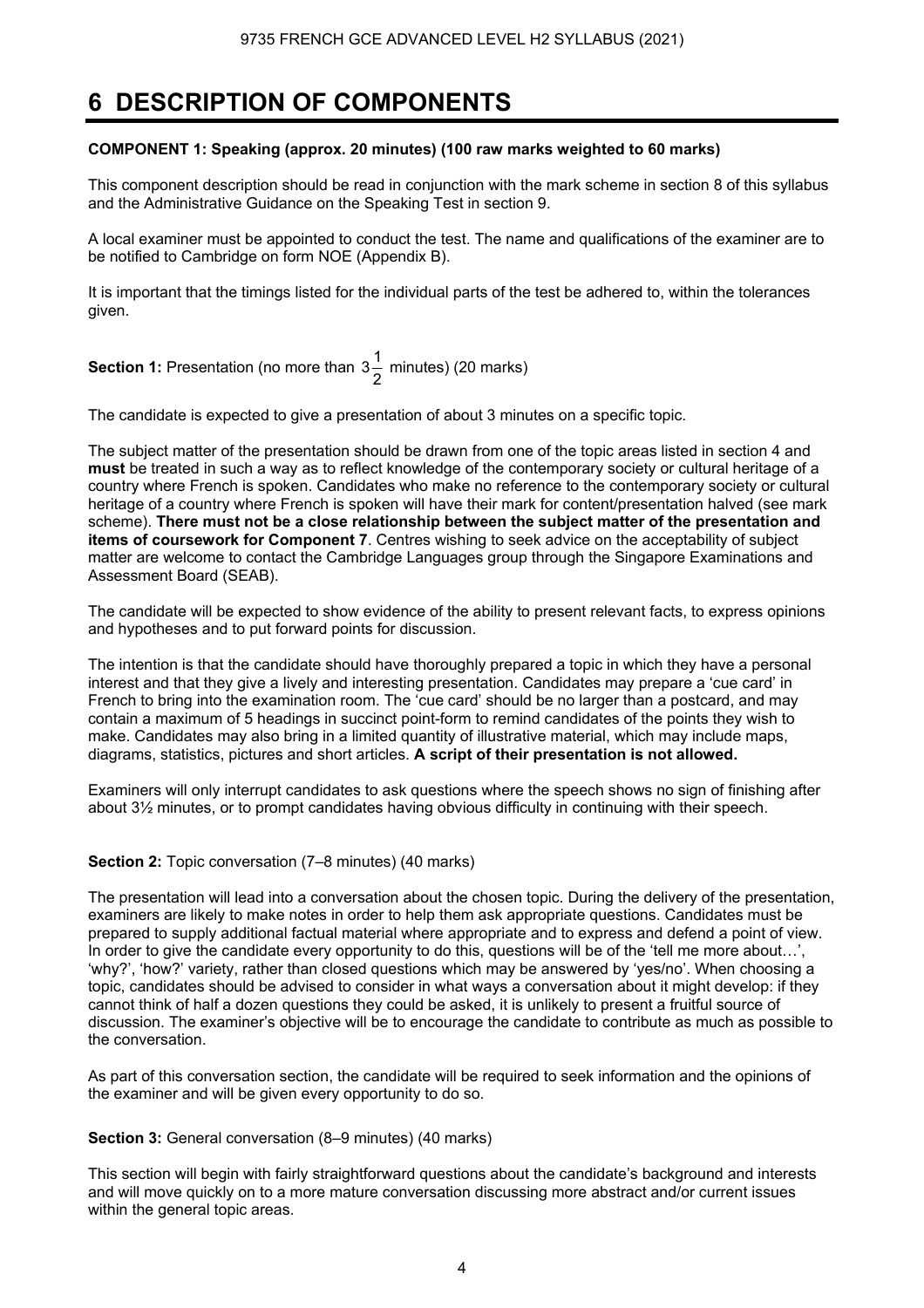The subjects covered in this section will depend on the candidate's interests and the subject of the presentation: it would not be appropriate to continue talking about the environment/green issues when the candidate has already chosen to discuss ecology for the topic. Candidates should be able to discuss some matters of current interest though it is unreasonable to assume that all candidates will be closely informed on all matters of serious contemporary concern: if the candidate seems unresponsive, the examiner will try a change of topic.

For example, examiners might begin the General Conversation section with questions such as 'How do you spend your spare time?', leading rapidly to matters of contemporary interest/current affairs. The type of question is important: closed questions may, of course, be used to gain some information on the candidate's interests, but 'why...?', 'how...?', 'what do you think about...?' will give the candidate scope to expand his/her responses.

Each of the 'starter' questions mentioned above could, depending on the reactions of the candidate, lead away from factual matters towards more abstract areas, for example:

- How long have you lived here?' could lead on to 'What do you think of the area?'  $\rightarrow$  'What would attract people to the area/make them leave it?'  $\rightarrow$  'What would be your ideal place to live and why?'
- 'What subjects are you studying?' → 'What do you think of the way you've been taught?' → 'How could it be improved?'  $\rightarrow$  discussion of school/education system, comparison with other countries.

To give a possible outline of the way the General Conversation section might develop:

| 'What do you do in your spare time?'                                                                                                                                               |                                                                                                                                                                         |
|------------------------------------------------------------------------------------------------------------------------------------------------------------------------------------|-------------------------------------------------------------------------------------------------------------------------------------------------------------------------|
| Answer: 'Sport'                                                                                                                                                                    | Answer: 'Watch TV'                                                                                                                                                      |
| Supplementary questions – taking part?/<br>watching?/team/individual?                                                                                                              | Supplementary questions - what sort of<br>programmes/news?                                                                                                              |
| $\rightarrow$ Why?<br>This could develop along sport/health lines,<br>necessity for sport in schools, success/failure of                                                           | This might develop along the lines of whether the<br>news is unbiased/censorship in general                                                                             |
| national teams                                                                                                                                                                     | Films? $\rightarrow$ what makes a film successful, importance<br>of stars and why; national or international film                                                       |
| $\rightarrow$ Feelings of nationalism/nationality; drugs in<br>sport etc, all according to the responses of the                                                                    | industries, subsidies for the Arts, etc.                                                                                                                                |
| candidate. Any of these areas of discussion could<br>lead to violence in sport $\rightarrow$ society, the need for<br>government intervention/control $\rightarrow$ politics, etc. | Documentaries? $\rightarrow$ are they merely entertainment, or<br>a genuine educational experience? are they<br>sensationalised? $\rightarrow$ power of the media, etc. |

Candidates are required to seek information, and the opinions of the examiner and will be given every opportunity to do so.

The General Conversation section might only cover 2/3 topic areas, but might touch on more if the examiner has difficulty finding something the candidate is interested in, or can talk about. Candidates who cannot sustain the conversation at a level appropriate to a 17/18+ examination when given every opportunity to do so cannot expect a high mark.

Reference may be made to a candidate's reading but candidates will not be examined in detail on the content of any set books. Questions will act as stepping stones to the discussion of wider issues.

#### **Important Note:**

It is intended that both conversation elements will be lively and spontaneous. Teachers should warn their candidates not to produce chunks of pre-learned material since Cambridge's moderators will have been advised to penalise candidates who do so. Equally, teachers who may also be conducting the final examination should guard against over-rehearsing the tests in advance. Any suspicion of collusion in the conduct of speaking tests (e.g. pre-prepared questions, candidates or teachers using pre-determined scripts) will be dealt with in accordance with Cambridge's Malpractice procedures.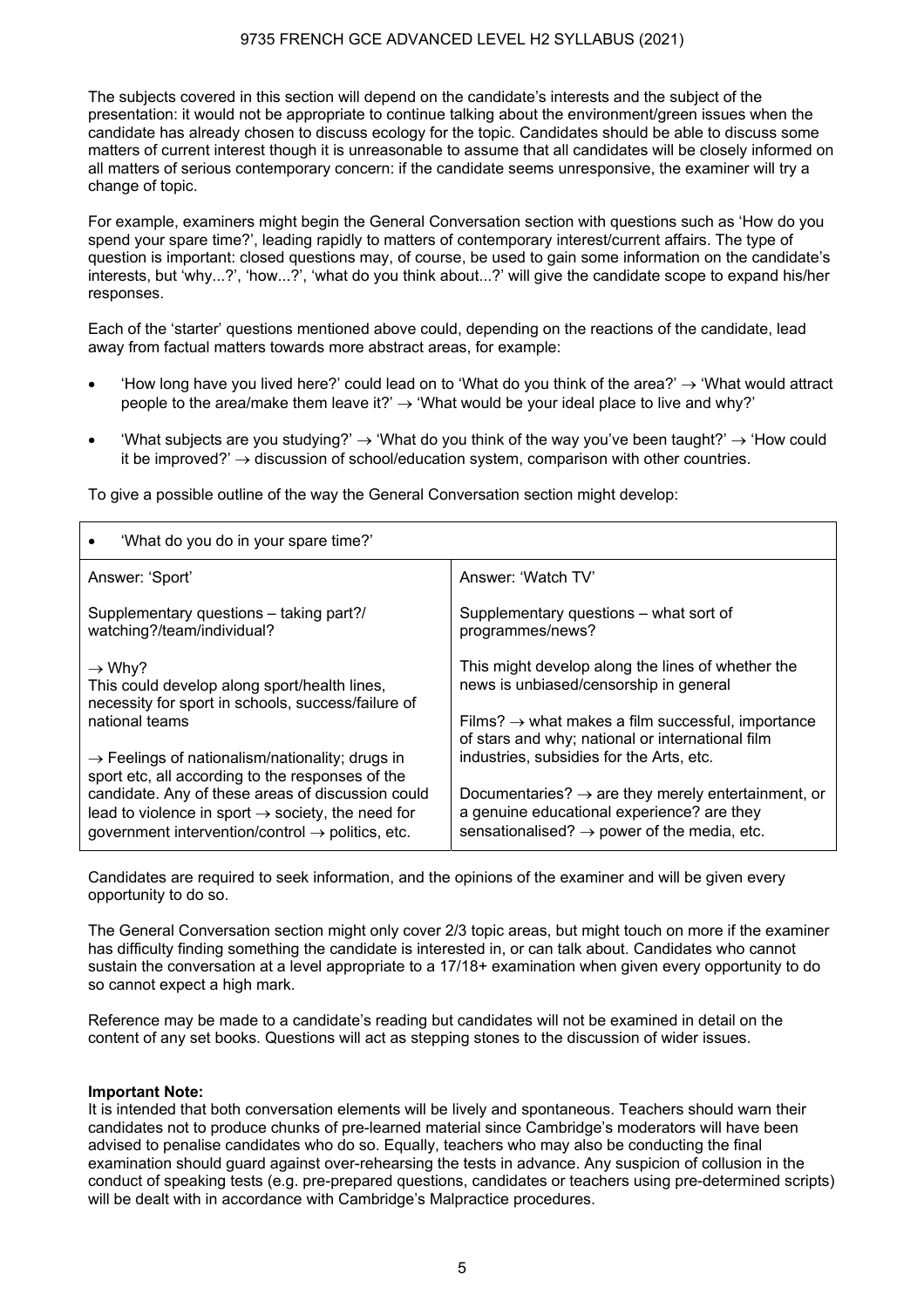## **COMPONENT 2: Reading and Writing (1 hour 45 minutes) (70 raw marks weighted to 60 marks)**

Two passages in French will be set which deal with related themes.

Candidates will be expected to answer specific and general comprehension questions; and to respond to a task requiring summary/comparison of issues raised in both passages. French will be used for all questions and answers.

Passages will be chosen which were written during the last twenty years, and will reflect the international scene:

- The two passages taken together will not exceed 750 words.
- On the first passage, the first two tests (5 marks each) will be concerned with vocabulary recognition and grammatical manipulation; there will then be a series of comprehension questions (15 marks for content; 5 for quality of language).
- On the second passage, there will be comprehension questions (15 marks for content; 5 for quality of language).
- The last question will require candidates to write about 140 words drawing information from both passages and adding their own opinions (10 marks for items drawn from the texts; 5 for personal response to the material; 5 for quality of language).

#### **COMPONENT 3: Essay (1 hour 30 minutes) (40 raw marks weighted to 45 marks)**

Five topics, selected from the topic headings in section 4, will be published annually in the syllabus. A question will be set on each of the five topics from which the candidate will choose one and write an essay in French of 250–400 words. Of the 40 marks available, 24 will be for the quality of the language and 16 for the content.

#### **Set Topics for 2021:**

- 1 Patterns of daily life
- 2 Food and drink
- 3 Employment and unemployment
- 4 The developing world
- 5 Environment

These topics will change every year.

#### **COMPONENT 5: Listening (approx. 1 hour 15 minutes) (50 raw marks weighted to 60 marks)**

All items will be heard more than once with some longer items being heard twice or three times. All rubrics and task descriptions will be in French. Candidates will be given an answer booklet for their responses.

There will be two sections.

#### **Section 1** (10 marks)

Two short, factual items will be heard, e.g. news flashes, advertisements, dialogues, telephone messages. Both verbal and non-verbal responses will be required. Tasks to test comprehension might include boxticking, matching, true/false, entering information on a grid, timetable, programme or other diagrammatic aid.

#### **Section 2** (40 marks)

Candidates will listen to two extended pieces taken from a statement or talk given by a single speaker or from an interview or a discussion involving more than one speaker (30 marks for comprehension). Questions will test overall comprehension of the text and comprehension of specific detail. An overall assessment of the candidate's use of French will be made (10 marks for quality of language).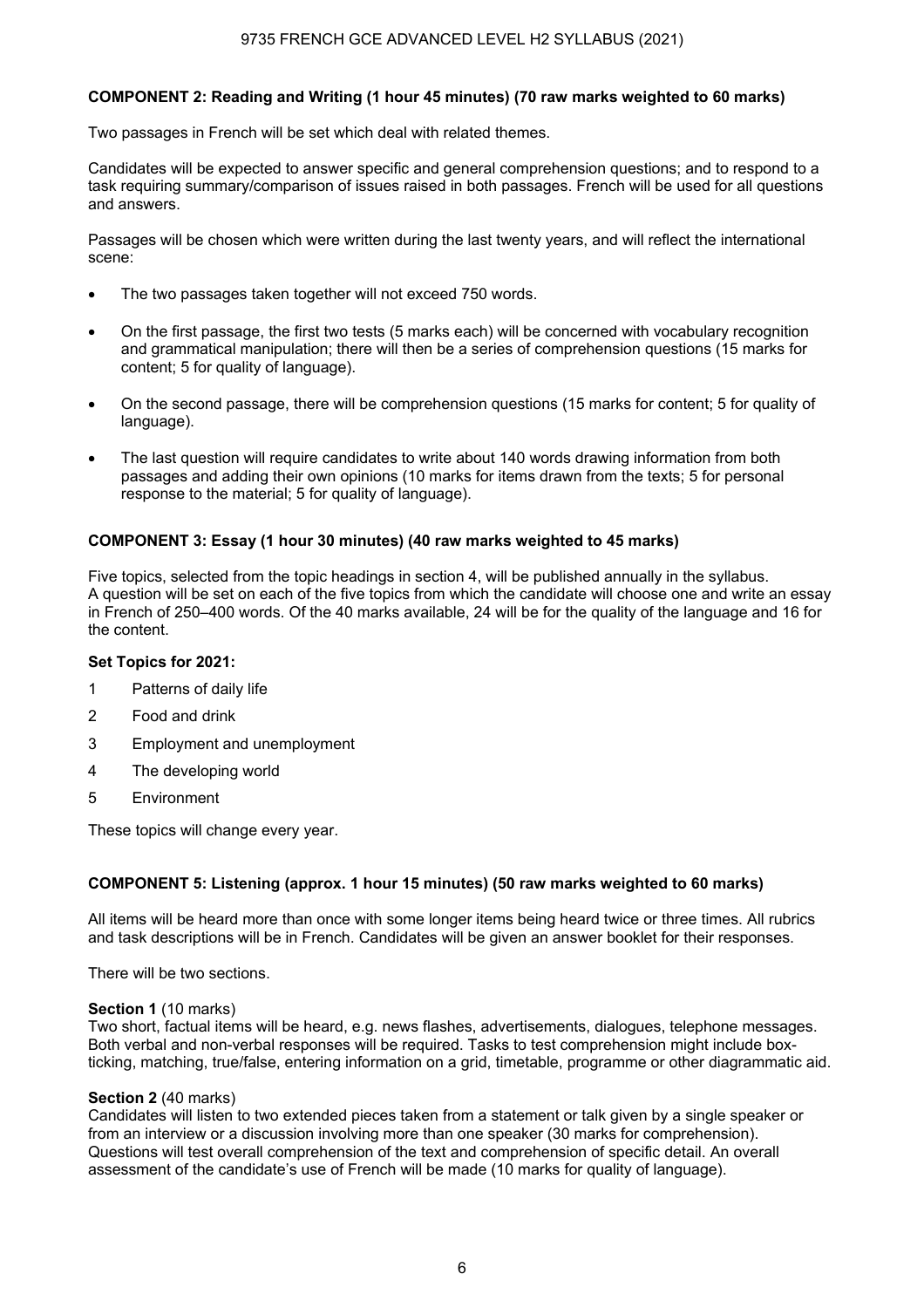### **COMPONENT 7: Coursework (100 raw marks weighted to 75 marks)**

Candidates will submit coursework in French, totalling approximately 2000 words (see also below). The coursework will normally come from within the topic areas and must refer to target language countries or be based on materials written from the target language country's perspective. Candidates may treat their coursework in whatever way they wish – imaginative and/or creative coursework is welcomed, provided that it arises from a body of reading or research and can be appropriately assessed using the assessment criteria provided.

The total of 2000 words may be made up of either two short pieces (500 words each) and one long piece of 1000 words or two long pieces of 1000 words. Teachers and candidates may choose to submit coursework pieces up to a maximum of 1000 words based on material studied by the whole class. However, the remaining 1000 words must reflect the candidate's own interests.

Candidates should discuss the scope of their work with their teacher. They should plan their work before embarking on it, and establish a bibliography of reference material which will normally be in the target language, unless there is good reason to include work in English or in any other language (e.g. in the case of comparative studies or literary criticism).

The word count must be stated and any quotation from source material must be included in it. Candidates are not penalised if their 1000 word piece(s) extend(s) to 1100 words and their 500 word pieces extend to 600 words. (A word for examination purposes is defined as anything falling between two spaces – il y a = 3; y a-t-il = 2). However given that there is this latitude, penalties must be exacted strictly as indicated in the Criteria for Assessment for any pieces extending beyond these limits. All items of coursework will be marked out of 50 with appropriate scaling carried out to produce a final component mark out of 75. Further Guidance on Coursework is given in Section 10 of this syllabus.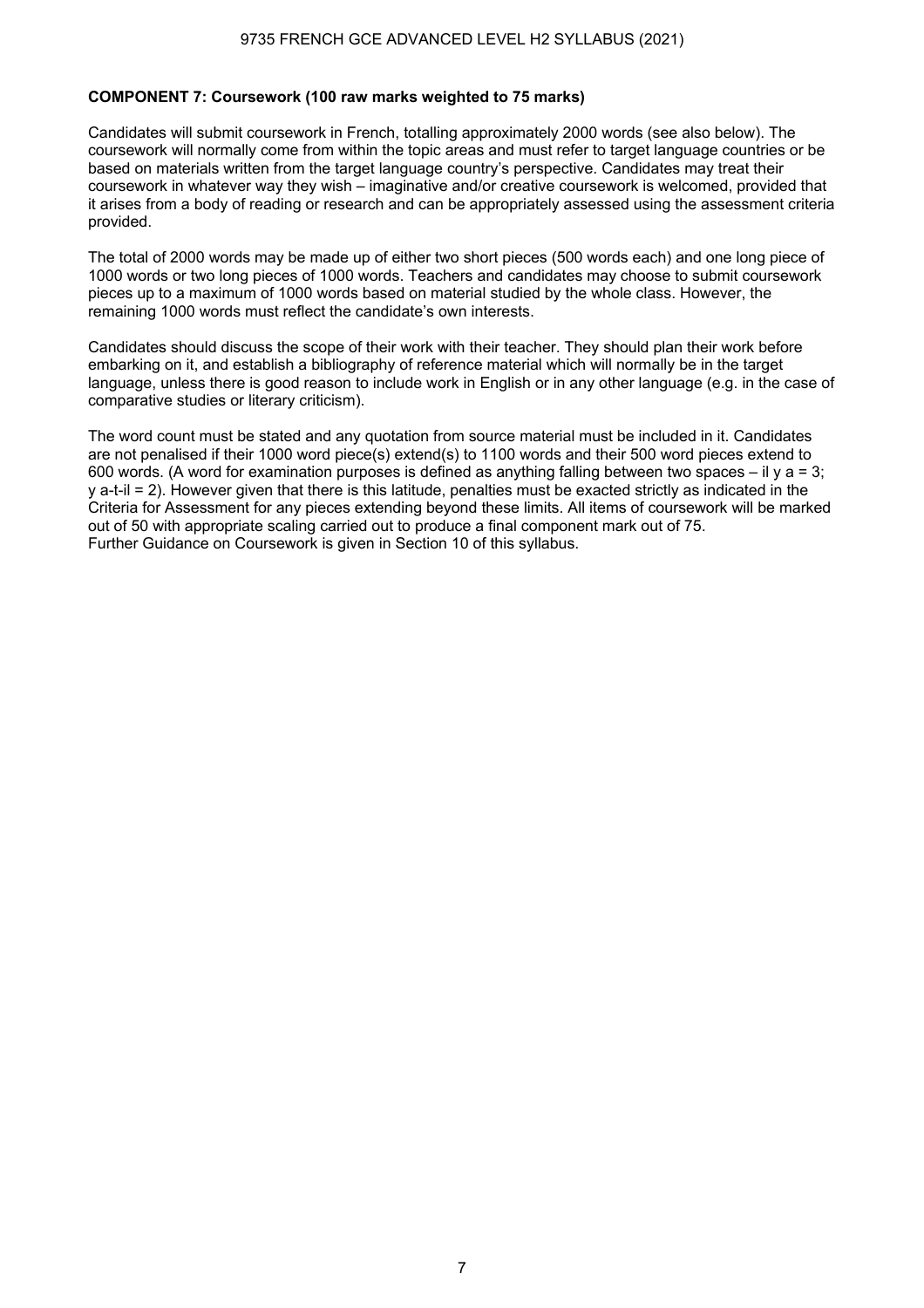## **7 FURTHER GUIDANCE ON THE USE OF THE TOPIC LIST**

Teachers are free to explore the topic areas **in any way they choose**. They may find the following examples (which are not prescriptive) a useful guide to planning courses. All these **suggestions**, and other themes chosen by the teacher from within the topic areas, should be studied with reference to countries/communities where the language is spoken.

## **Human relationships; family; generation gap; young people**

- family activities; new patterns of family relationships; the status of the elderly and responsibility for their care
- conflicts in the family circle; young people and the older generation; attitudes of young people to the family environment
- young people and their peer group; young people as a target group for advertisers and politicians

## **Patterns of daily life; urban and rural life; the media; food and drink; law and order; religion and belief; health and fitness**

- daily routine; school; the individual's way of life; living conditions
- advantages and disadvantages of urban and rural life; transport and communications; shopping; housing
- the role and influence of the media; the power of advertising
- healthy eating; fast-food; national traditions of eating and drinking
- violence and crime; drug-related crime; the role of the police; law-enforcement
- the place of religion in society; attitudes to religious belief; patterns of attendance; religious minorities
- healthy living; exercise; dieting, drugs, health care provision; stress; AIDS

#### **Work and leisure; equality of opportunity; employment and unemployment; sport; free time activities; travel and tourism; education; cultural life/heritage**

- women in society and in the workforce; equality of opportunity for minority groups
- preparation for work and job opportunities; career plans; qualifications and job routines; plight of the unemployed, areas of high unemployment; demise of traditional industries; possible solutions, immigrant workers
- individual and team sports; amateur and professional sport
- value of leisure; balance between leisure and work; planning leisure time
- tourism as a modern phenomenon; friction between tourists and local inhabitants; holidays and foreign travel
- education systems and types of school; patterns of curriculum, relationship between education and training; further and higher education provision; examinations
- the world of the arts; significant figures and trends in the arts; the place of culture and the arts in the life of the nation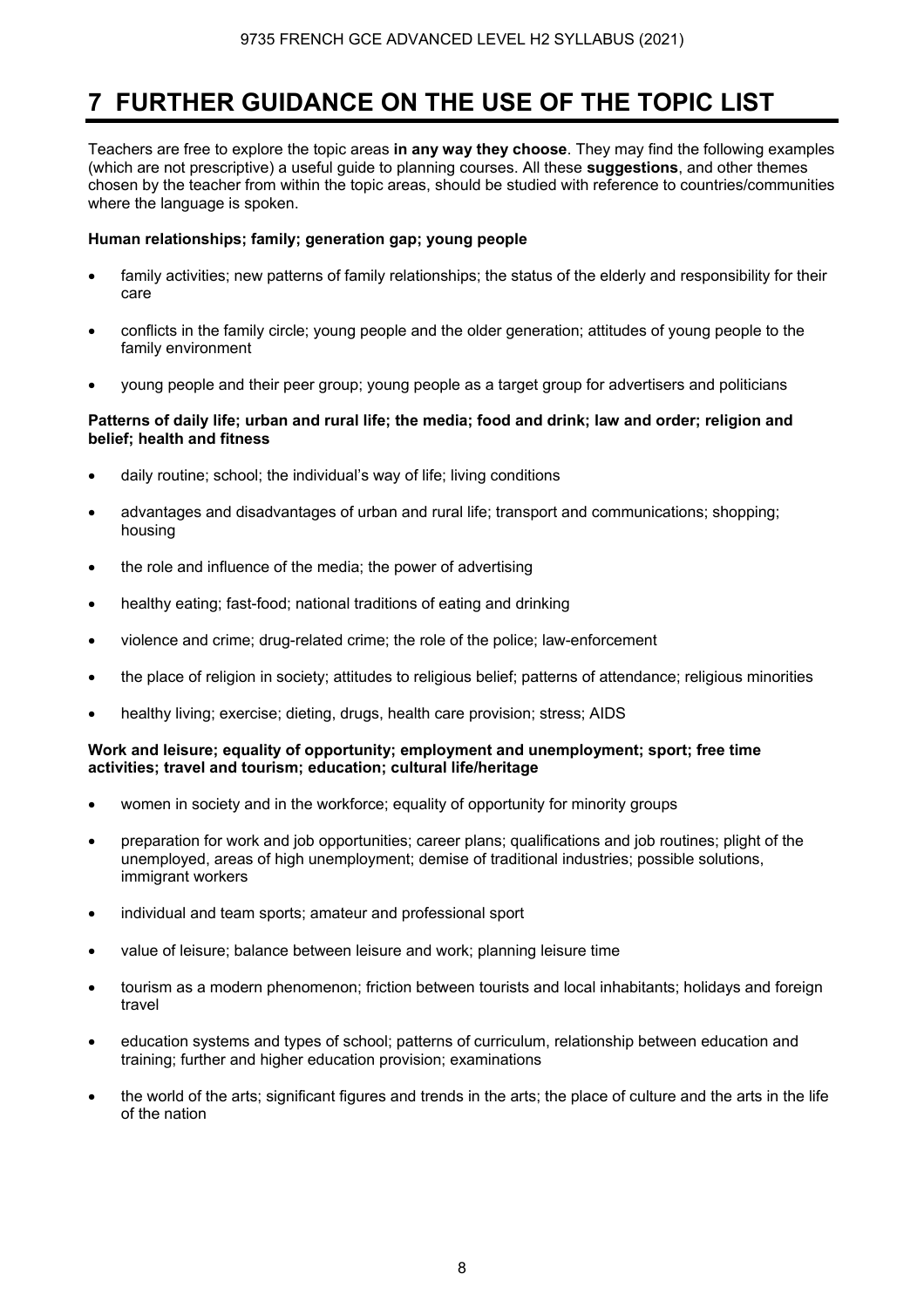### 9735 FRENCH GCE ADVANCED LEVEL H2 SYLLABUS (2021)

#### **War and peace; the developing world**

- conflicts in the world: ethnic, religious, ideological
- problems of developing countries; future trends

### **Medical advances; scientific and technological innovation**

- advances in the treatment of disease; ethical issues of medical and other technologies
- cloning; genetic modifications; modern communications systems

#### **Environment, pollution, conservation**

- the individual in his/her surroundings; effect of environment on individuals; protest action to protect one's locality; ways of contributing to environmental awareness
- global warming; acid rain; air pollution; water pollution; noise pollution; destruction of rain forests; damage to animal world; solutions and cost implications
- saving endangered species and landscapes

#### **Contemporary aspects of the country/ies where the language is spoken**

• political, regional, social issues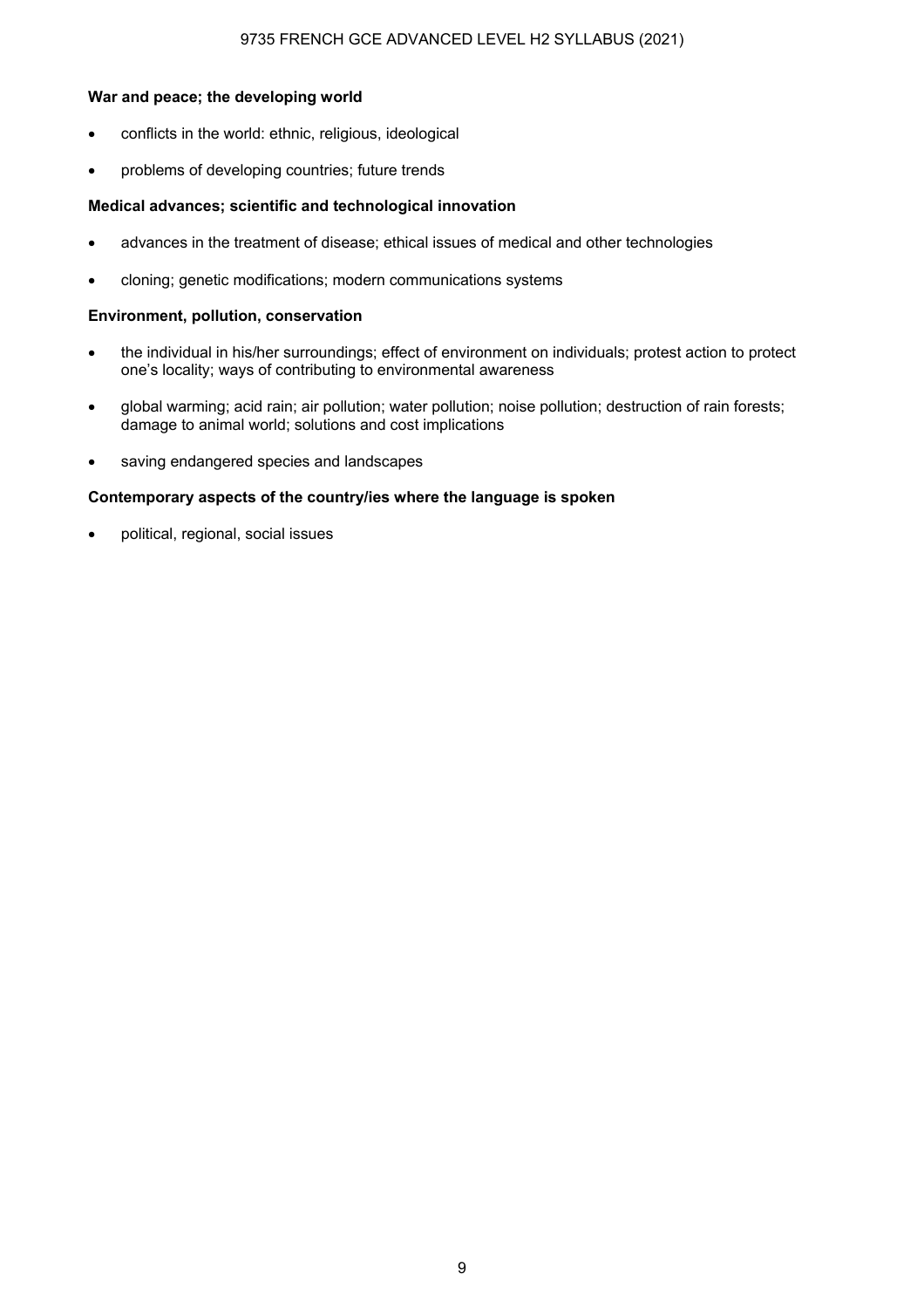## **8 MARK SCHEMES**

## **COMPONENT 1: Speaking**

## **Section 1: Presentation**

The presentation will be marked out of 20 marks: Content/Presentation 10; Pronunciation/Intonation 5; Language 5.

Candidates who make no reference to the contemporary society or cultural heritage of a country where French is spoken will have their mark for content/presentation halved.

|          | <b>Content/Presentation</b><br>Knowledge of facts; ability to<br>express opinions and raise<br>issues for discussion.                                                                                                  |              | <b>Pronunciation/Intonation</b>                                                                                                     |              | Language                                                                                                                                                                      |
|----------|------------------------------------------------------------------------------------------------------------------------------------------------------------------------------------------------------------------------|--------------|-------------------------------------------------------------------------------------------------------------------------------------|--------------|-------------------------------------------------------------------------------------------------------------------------------------------------------------------------------|
| $9 - 10$ | Full and well organised<br>coverage of the topic; ideas<br>and opinions included as well<br>as factual points; lively<br>presentation; examiner's<br>interest sustained.                                               | 5            | Outstanding pronunciation<br>and intonation; an occasional<br>slight mistake or hesitation.<br>Not necessarily a native<br>speaker. | 5            | Has a very good feeling for the<br>language; speaks fluently and<br>accurately; shows good use of<br>relevant idiom and uses a wide<br>range of structures and<br>vocabulary. |
| $7 - 8$  | Good exposition and sound<br>organisation of the topic;<br>makes relevant factual points<br>though may be less good in<br>ideas and opinions;<br>presentation somewhat stilted<br>though keeps examiner's<br>interest. | 4            | Good pronunciation, makes a<br>fair attempt at correct<br>intonation and expression;<br>some mistakes and/or<br>hesitation.         | 4            | Speaks fairly fluently and<br>accurately; uses idiom with a<br>reasonable range of structures<br>and vocabulary.                                                              |
| $5-6$    | Adequate exposition of the<br>topic; few ideas or opinions;<br>evidence of preparation but<br>presentation pedestrian.                                                                                                 | 3            | A fair degree of accuracy in<br>pronunciation; quite a number<br>of errors; some attempt at<br>intonation and expression.           | 3            | May speak with hesitation;<br>adequate range of structures and<br>vocabulary; no ambiguity of<br>meaning.                                                                     |
| $3 - 4$  | Material thin; rambling,<br>repetitious; hardly any ideas<br>or opinions; in danger of<br>losing the examiner's interest.                                                                                              | $\mathbf{2}$ | Intelligible but shows marked<br>influence of mother tongue<br>and very many errors of<br>pronunciation.                            | $\mathbf{2}$ | Marked hesitation; limited range<br>of structures and vocabulary;<br>leading to some ambiguity of<br>meaning.                                                                 |
| $0 - 2$  | Very little factual information;<br>material irrelevant; vague,<br>arguments incoherent; little<br>effort at presentation.                                                                                             | 0–1          | Very poor; many gross errors;<br>frequently incomprehensible.                                                                       | $0 - 1$      | Very marked hesitation; severe<br>limitations of structures and<br>vocabulary; thought processes<br>basically influenced by mother<br>tongue.                                 |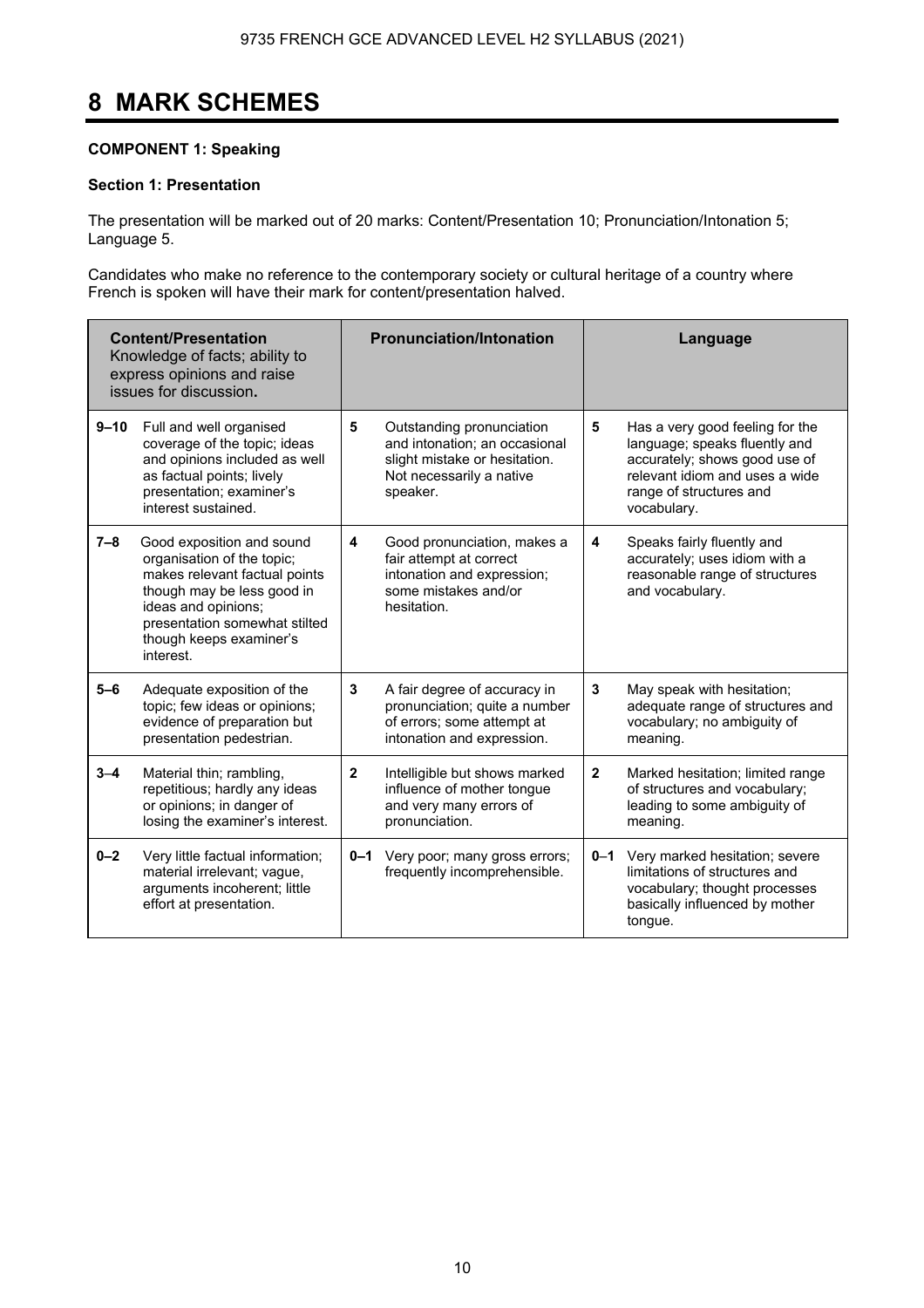## **Section 2: Topic Conversation and Section 3: General Conversation**

Examiners will mark out of 40 for each part: Comprehension and Responsiveness (10 marks), Accuracy (10 marks), Feel for the Language (10 marks), Range of Vocabulary and Structures (total out of 10, divided between Providing Information and Opinions, and Seeking Information and Opinions – see below).

| <b>Comprehension and</b><br><b>Responsiveness</b>                                                                                                                                                                                                 | <b>Accuracy</b>                                                                                                                                                          | <b>Feel for the Language</b>                                                                                                                                                              |
|---------------------------------------------------------------------------------------------------------------------------------------------------------------------------------------------------------------------------------------------------|--------------------------------------------------------------------------------------------------------------------------------------------------------------------------|-------------------------------------------------------------------------------------------------------------------------------------------------------------------------------------------|
| 9-10 Very good<br>No problems of comprehension.<br>Responses are natural and spontaneous<br>even to unexpected questions. Able to<br>present and defend a point of view in<br>discussion.                                                         | 9-10 Very good<br>Consistently accurate. Only occasional<br>minor slips.                                                                                                 | 9-10 Very good<br>Has a very good feeling for the language<br>and is able to express concepts fluently in<br>appropriate idiom. Negligible influence from<br>the mother tonque.           |
| 7-8 Good<br>Few problems of comprehension.<br>Responds thoughtfully, and copes fairly<br>well with unexpected questions.<br>Reasonably forthcoming but tends to<br>follow Examiner's lead.                                                        | $7 - 8$<br>Good<br>Accuracy generally good, with more<br>frequent errors than in the very best<br>candidates. Shows a sound basic<br>understanding of grammatical usage. | $7 - 8$<br>Good<br>Has a very good feeling for the language.<br>Shows competent use of relevant idiom.<br>Avoids significant influence from mother<br>tongue.                             |
| 5-6 Satisfactory<br>Understands questions on basic situations<br>and concepts, but has difficulty with more<br>complicated ideas. Some delay in<br>response. Needs encouragement to<br>develop topics OR relies heavily on<br>prepared responses. | <b>Satisfactory</b><br>5-6<br>Accuracy indicates a measure of<br>competence but with some obvious and<br>significant gaps in grammatical usage.                          | $5 - 6$<br><b>Satisfactory</b><br>Feeling for the language evident with some<br>occasional use of relevant idiom. Thought<br>processes and expression are influenced by<br>mother tonque. |
| 3-4 Weak<br>Has general difficulty in understanding.<br>Limited response to questions on the<br>majority of topics raised.                                                                                                                        | Weak<br>$3 - 4$<br>Generally inaccurate use of the language.                                                                                                             | Weak<br>$3 - 4$<br>Has scant feeling for the foreign idiom.<br>Generally translates literally from the mother<br>tongue.                                                                  |
| 0-2 Poor<br>Severe problems of comprehension.<br>Very marked hesitation. Limited<br>responsiveness.                                                                                                                                               | $0 - 2$<br>Poor<br>No grasp of grammatical accuracy. Errors<br>constant and repeated.                                                                                    | $0 - 2$<br>Poor<br>Has no feeling for the foreign language.                                                                                                                               |

## **Range of Vocabulary and Structures**

| <b>Providing Information and Opinions</b>                                                                                                 | Seeking Information and Opinions*                                                                                                                                                                                                               |
|-------------------------------------------------------------------------------------------------------------------------------------------|-------------------------------------------------------------------------------------------------------------------------------------------------------------------------------------------------------------------------------------------------|
| 5 Very good<br>Extensive range of appropriate<br>vocabulary. Able to use a wide range of<br>structures with confidence.                   | 5<br>Very good<br>More than one question asked with confidence. Spontaneous or prompted, but arising out<br>of conversation and relevant to topic under discussion.<br>High level of accuracy, using a range of question forms.                 |
| 4 Good<br>Has sufficient range of vocabulary and<br>structures to handle reasonably mature<br>subjects.                                   | Good<br>4<br>Asks more than one question confidently. Spontaneous or prompted, but arising out of<br>conversation and relevant to topic under discussion.<br>Questions largely accurate, but forms may be limited.                              |
| 3 Satisfactory<br>Limited expression of ideas (but not<br>ambiguity) caused by limitations in range<br>of vocabulary and some structures. | 3<br>Satisfactory<br>Capable of asking a minimum of one question. Spontaneous or prompted, but arising out<br>of conversation and relevant to topic under discussion.<br>Has difficulty in formulating questions, but questions comprehensible. |
| 2 Weak<br>Severe limitations of vocabulary and<br>structures restrict discussion to a very<br>basic level.                                | Weak<br>2<br>Severe limitations in asking questions – possibly one question only.<br>Question(s) will probably not arise naturally or be relevant to the topic under discussion.<br>Question(s) difficult to understand.                        |
| 0-1 Poor<br>Very restricted vocabulary. Only simple<br>sentences and no variety of structure.                                             | 0-1 Poor<br>Questions attempted, but incomprehensible. (1)<br>No questions, even when prompted. (0)                                                                                                                                             |

In the case of candidates who do not ask any questions by the end of the Topic Conversation, examiners must prompt by asking *Do you have any questions to ask of me?* in the appropriate language. The same prompt should be used at the end of the General Conversation. Candidates will not be penalised for being prompted in this way.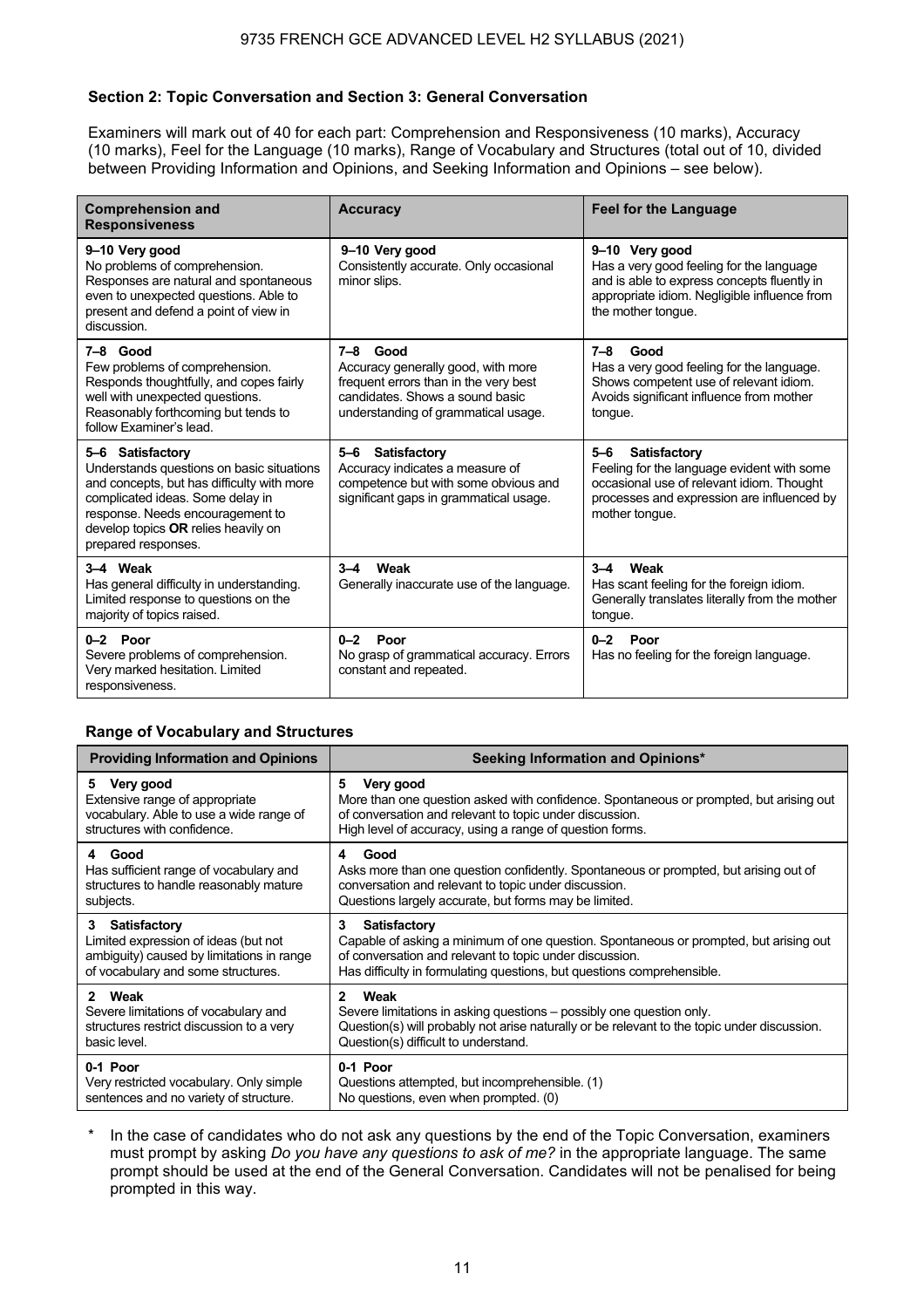## **COMPONENT 2: Reading and Writing**

### **Quality of Language: Accuracy (for questions 3, 4 and 5)**

| 5            | Very good<br>Consistently accurate. Only very few errors of minor significance. Accurate use of more complex structures (verb<br>forms, tenses, prepositions, word order).                                   |
|--------------|--------------------------------------------------------------------------------------------------------------------------------------------------------------------------------------------------------------|
| 4            | Good<br>Higher incidence of error than above, but clearly has sound grasp of the grammatical elements in spite of lapses.<br>Some capacity to use accurately more complex structures.                        |
| 3            | Sound<br>Fair level of accuracy. Common tenses and regular verbs mostly correctly formed. Some problems in forming<br>correct agreement of adjectives. Difficulty with irregular verbs, use of prepositions. |
| $\mathbf{2}$ | <b>Below average</b><br>Persistent errors in tenses and verb forms. Prepositions frequently incorrect. Recurrent errors in agreement of<br>adjectives.                                                       |
| $0 - 1$      | Poor<br>Little or no evidence of grammatical awareness. Most constructions incomplete or incorrect. Consistent and<br>repeated error.                                                                        |

## **Additional marking guidance for Quality of Language – Questions 3 and 4**

The five marks available for Quality of Language are awarded **globally** for the whole performance on each set of answers.

A concise answer, containing all mark-bearing components for content is scored on the full range of marks for language, i.e. length does not determine the Quality of Language mark.

**Answers scoring 0 for Content** cannot contribute to the overall Quality of Language mark.

Identify the answer(s) scoring 0 for content in the whole set of answers. Then add together the number of content marks available for each of these questions and reduce the Quality of Language mark according to the following table:

| Total content marks available on questions<br>where a candidate scores 0 | Reduce Quality of Language mark by: |
|--------------------------------------------------------------------------|-------------------------------------|
| $2 - 3$                                                                  |                                     |
| $4 - 5$                                                                  | ◠                                   |
| $6 - 7$                                                                  | 3                                   |
| $8 - 14$                                                                 | 4                                   |
| 15                                                                       | 5                                   |

**Note:** A minimum of one mark for Quality of Language should be awarded if there are any Content marks at all (i.e. 0 Quality of Language marks only if 0 Content marks).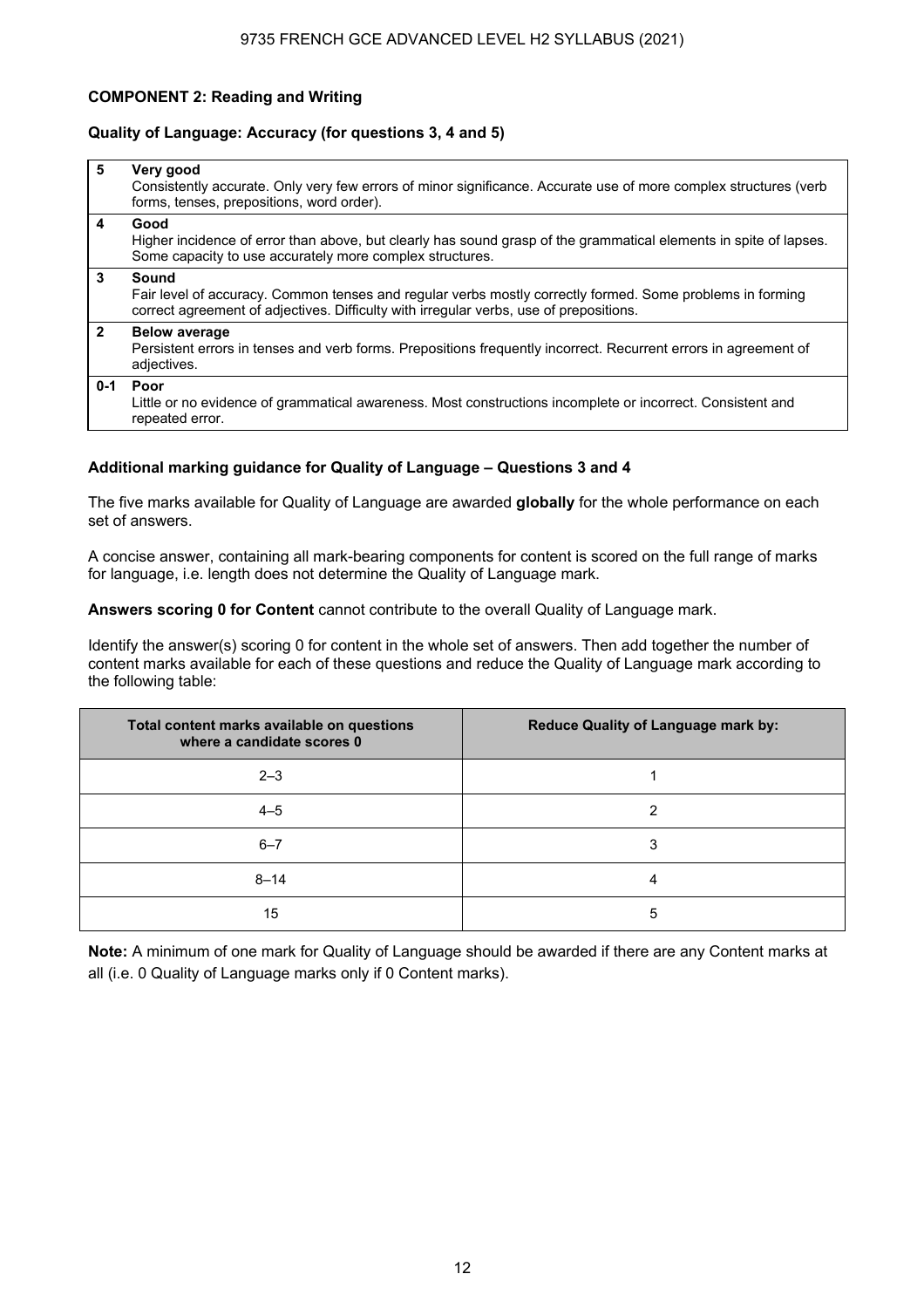## **Response to the text (for question 5)**

Mark like a mini-essay according to the variety and interest of the opinions and views expressed, the response to the original text stimulus and the ability to express a personal point of view. Further, more detailed guidance for particular questions will be given to Examiners.

| 5              | Very good<br>Varied and interesting ideas, showing an element of flair and imagination, a capacity to express a personal point<br>of view.                                        |
|----------------|-----------------------------------------------------------------------------------------------------------------------------------------------------------------------------------|
| 4              | Good<br>Not the flair and imagination of the best candidates, but work still shows an ability to express a range of ideas,<br>maintain interest and respond to the issues raised. |
| 3              | Sound<br>A fair level of interest and ideas. May concentrate on a single issue, but there is still a response to ideas in the<br>text.                                            |
| $\overline{2}$ | <b>Below average</b><br>Limited range of ideas; rather humdrum. May disregard the element of response to the text, and write a largely<br>unrelated free-composition.             |
|                | 0-1 Poor<br>Few ideas to offer on the theme. Banal and pedestrian. No element of personal response to the text. Repeated<br>error.                                                |

### **COMPONENT 3: Essay**

| <b>Language</b> (out of 24)                                                                                                                 | <b>Content</b> (out of 16)                                                                                                                                         |
|---------------------------------------------------------------------------------------------------------------------------------------------|--------------------------------------------------------------------------------------------------------------------------------------------------------------------|
| 21-24 Very good<br>Confident use of complex sentence patterns, generally<br>accurate, extensive vocabulary, good sense of idiom.            | 14-16 Very good<br>Detailed, clearly relevant and well illustrated; coherently<br>argued and structured.                                                           |
| $16-20$ Good<br>Generally sound grasp of grammar in spite of quite a few<br>lapses; reads reasonably; some attempt at varied<br>vocabulary. | $11-13$ Good<br>Sound knowledge and generally relevant; some ability to<br>develop argument and draw conclusions.                                                  |
| 10-15 Adequate<br>A tendency to be simple, clumsy or laboured; some degree<br>of accuracy; inappropriate use of idiom.                      | 7–10<br><b>Adequate</b><br>Some knowledge, but not always relevant; a more limited<br>capacity to argue.                                                           |
| $5 - 9$<br>Poor<br>Consistently simple or pedestrian sentence patterns with<br>persistent errors; limited vocabulary.                       | $3 - 6$<br>Poor<br>Some attempt at argument, tends to be sketchy or<br>unspecific; little attempt to structure an argument; major<br>misunderstanding of question. |
| $0 - 4$<br>Very poor<br>Only the simplest sentence patterns, little evidence of<br>grammatical awareness, very limited vocabulary.          | $0 - 2$<br>Very poor<br>Vague and general, ideas presented at random.                                                                                              |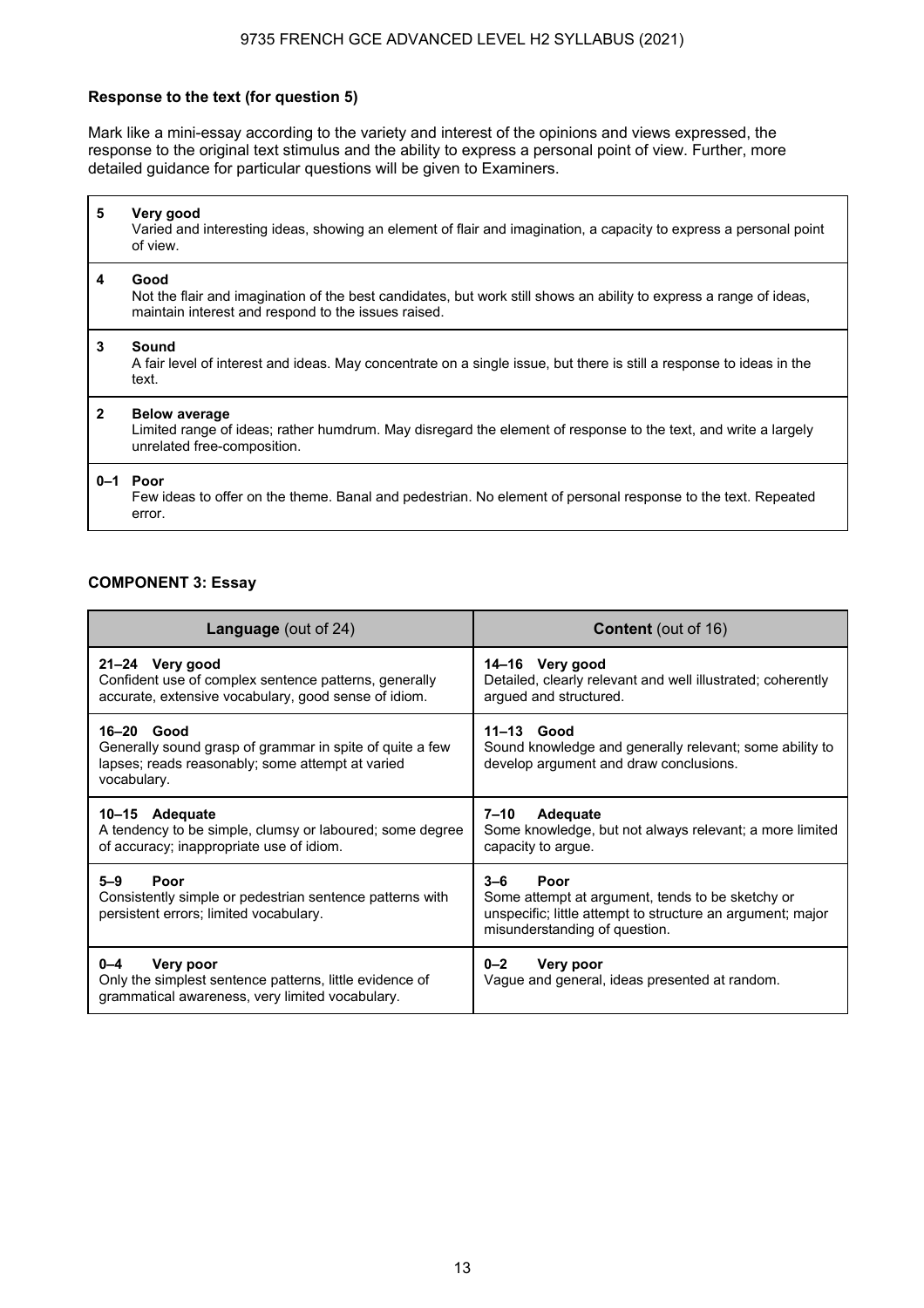## **COMPONENT 5: Listening**

## **Quality of Language: Accuracy (for each extended piece in Section 2)**

| 5 | Very good<br>High and consistent levels of accuracy. Only minor errors and slips in spelling and agreements and virtually no<br>problems with transcriptions from the spoken word.                                        |
|---|---------------------------------------------------------------------------------------------------------------------------------------------------------------------------------------------------------------------------|
| 4 | Good<br>Accuracy generally quite consistent, but quite a number of minor errors in spelling and agreements and one or two<br>more serious lapses in transcriptions from the spoken word.                                  |
| 3 | Adequate<br>Shows evidence of fair understanding of grammatical usage but performance is likely to be patchy and<br>inconsistent. Still recurrent errors in spelling, agreements and transcriptions from the spoken word. |
| 2 | Poor<br>Evidence of gaps in basic grammar. Frequent errors of an elementary kind, in spelling, agreements and<br>transcriptions from the spoken word.                                                                     |
|   | 0-1 Very poor<br>Little evidence of grammatical awareness. Persistent serious and elementary errors in spelling, agreements and<br>transcriptions from the spoken word.                                                   |

## **COMPONENT 7: Coursework**

## **A Content (25 marks)**

| $21 - 25$ | Outstanding work of exceptionally high quality. The content is well thought-out, wide-ranging in treatment and<br>based on intelligent use of sources. There is a considerable degree of personal involvement in the material<br>and a high level of interest is maintained for the reader. There may be original ideas and a marked capacity<br>to evaluate the evidence and draw conclusions from the material presented. |
|-----------|-----------------------------------------------------------------------------------------------------------------------------------------------------------------------------------------------------------------------------------------------------------------------------------------------------------------------------------------------------------------------------------------------------------------------------|
| $16 - 20$ | Very good work. The content is quite well thought-out with a good range of treatment and there is good use<br>of a range of sources, where appropriate. There is a significant degree of personal involvement, and the<br>content retains the interest of the reader. There is some capacity to evaluate evidence and draw conclusions<br>from the material presented.                                                      |
| $11 - 15$ | Commendable. The content is satisfactory but more obviously derivative than in the two higher categories.<br>The student is interested in the subject, but has not been able fully to transmit this interest to the reader. Use<br>of source material is adequate. The subject has been understood but the information given is not really<br>evaluated and there is no real capacity to draw conclusions.                  |
| $6 - 10$  | There are serious omissions in the content, and the use of sources is very derivative, though not exactly<br>plagiaristic. The student seems to have little real involvement in the subject, and the general impression on<br>the reader is flat and uninteresting. There is a good deal of irrelevance and no capacity to evaluate evidence<br>or draw conclusions.                                                        |
| $0 - 5$   | Very thin content, full of omissions and irrelevance. No real interest or involvement on the part of the student.                                                                                                                                                                                                                                                                                                           |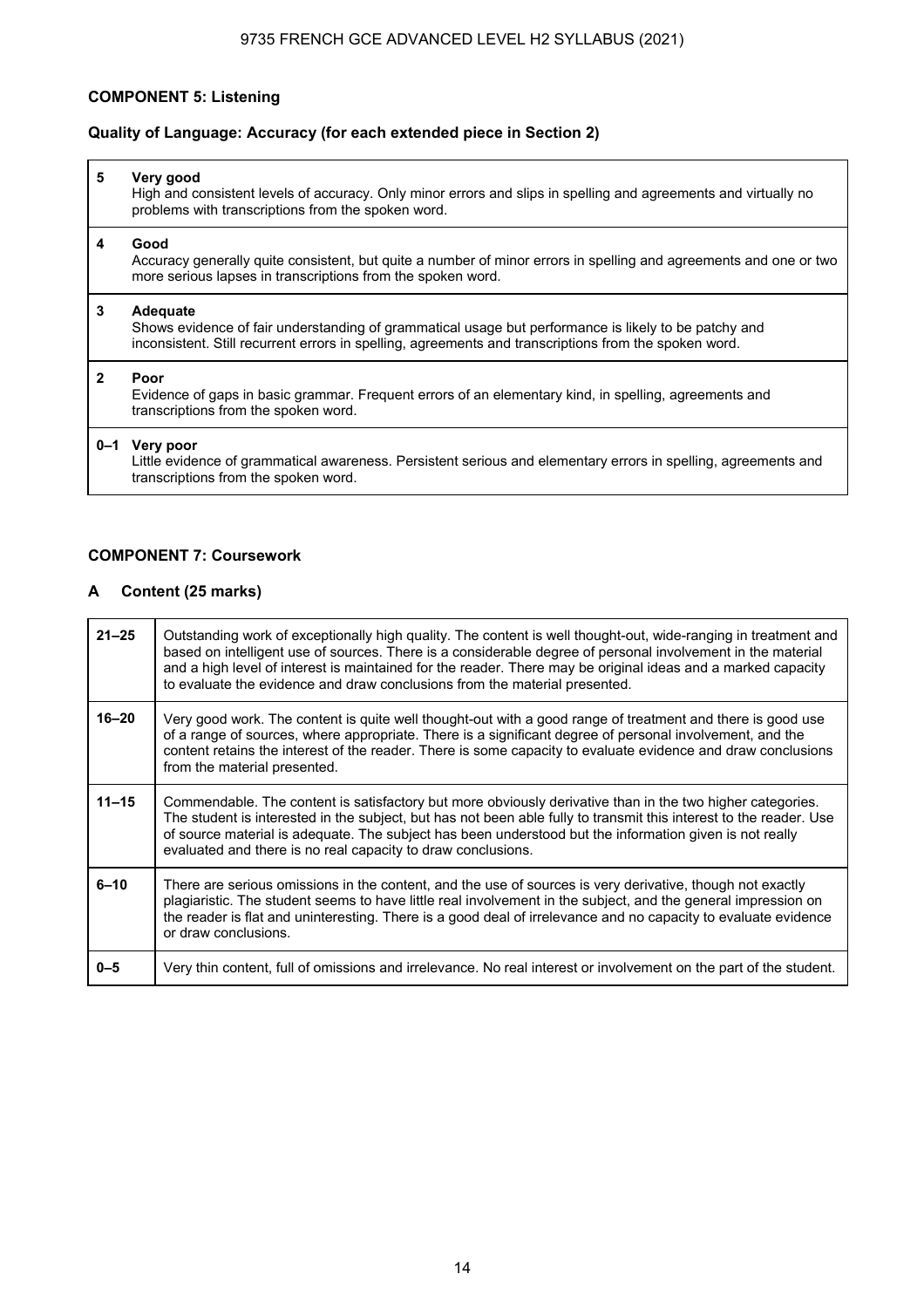## **B Structure and Development (10 marks)**

Where essays exceed the word limit, (600 for the shorter pieces and 1100 for the longer pieces), candidates will be placed no higher than in the Below Average category (2–3), in this section.

| $9 - 10$ | Outstanding. The work is exceptionally well structured, showing excellent development of ideas and clear<br>logical links between sections. There is balance between the parts and a considerable capacity to select,<br>organise and sequence the material is demonstrated.                                                       |
|----------|------------------------------------------------------------------------------------------------------------------------------------------------------------------------------------------------------------------------------------------------------------------------------------------------------------------------------------|
| $7 - 8$  | Good. Well structured with some balance and clear ability to make logical links and develop ideas. Evidence<br>of the capacity to select, organise and sequence the material and the clear ability to make logical links and<br>develop ideas.                                                                                     |
| $4 - 6$  | Satisfactory. There is some evidence of structure in the work, but it lacks a clearly developed line of thought,<br>and may be unbalanced in its treatment of some aspects of the subject. Some faults in the organisation and<br>sequencing of material (e.g. There may be some paragraphs which show no relation to each other). |
| $2 - 3$  | Below Average. Inadeguately or haphazardly structured with no clear development of ideas and faulty<br>sequencing of material or excessive length (see above).                                                                                                                                                                     |
| $0 - 1$  | Poor. Slapdash and disorganised.                                                                                                                                                                                                                                                                                                   |

## **C Use of Language (10 marks)**

Accuracy is not a concern in this part of the assessment of language.

| $9 - 10$ | Outstanding. Highly fluent and confident use of language. Wide range and variety of lexis and sentence<br>structure and appropriate use of idiom. Meaning conveyed with complete clarity. The best work one could<br>expect from an A-Level candidate. Despite use of sources, this is very much the candidate's own work. |
|----------|----------------------------------------------------------------------------------------------------------------------------------------------------------------------------------------------------------------------------------------------------------------------------------------------------------------------------|
| $7 - 8$  | Good. Fluent use of language with a good range of lexis and some capacity to handle complex sentences.<br>Meaning conveyed without difficulty. Clearly the candidate's own work, though some interference from<br>sources.                                                                                                 |
| $4 - 6$  | Satisfactory. A reasonable attempt to express him/herself, but somewhat limited in fluency and range of lexis.<br>Uses relatively straightforward sentence construction, and leans rather heavily on the language of the source<br>materials. Meaning conveyed in general but with some ambiguity.                         |
| $2 - 3$  | <b>Either</b> reads like translated English with no evidence of fluency and with very limited lexis and range of<br>sentence structure.<br>Or highly sophisticated "foreign language" clearly drawn largely from source materials with little intervention<br>by the candidate.                                            |
| $0 - 1$  | <b>Either</b> command of the foreign language is not adequate to convey meaning in handling a topic at this level<br>of difficulty. Limited lexis, only simple sentence structure used.<br>Or almost wholly derivative and plagiarised.                                                                                    |

## **D Accuracy of Language (5 marks)**

This mark out of 5 should be given for the accuracy in the use of tenses, agreements, word order, spelling, etc.

| 5       | Outstanding          | Only minimal errors.                                              |
|---------|----------------------|-------------------------------------------------------------------|
| Δ       | <b>Very Good</b>     | Some errors, but not serious in nature.                           |
|         | Average              | Some serious errors, but these do not mar the general impression. |
|         | <b>Below Average</b> | Many serious errors.                                              |
| $0 - 1$ | Poor                 | Language consistently marred by serious errors.                   |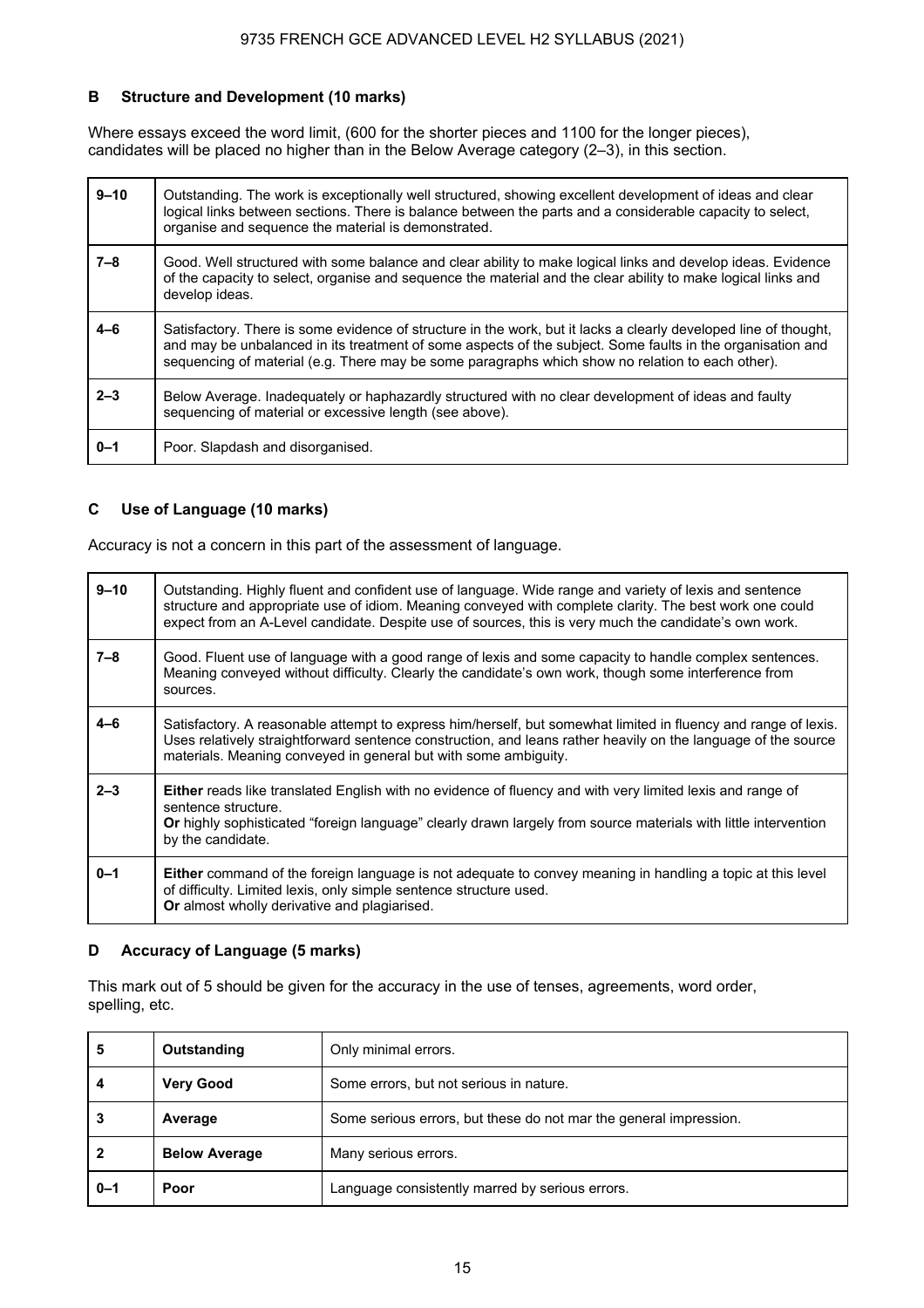## **9 ADMINISTRATIVE GUIDANCE ON THE SPEAKING TEST**

This guidance should be read in conjunction with the appropriate component description and mark scheme.

### **GENERAL INSTRUCTIONS**

#### **Absentees**

Candidates who do not attend examinations must be shown on the mark sheet as 'absent'. If the examiner knows that they have withdrawn from the examination s/he should indicate this on the mark sheet. If a candidate is absent because of illness and the examiner makes arrangements to test him/her later at another Centre, this should be noted. Care must be taken to ensure that the marks for any candidate who is transferred and examined at a Centre other than his/her own are entered on one of the blank sheets provided, the candidate's full name and candidate number and the name of the school being quoted.

#### **Additional candidates**

If any candidate is presented for examination whose name is not on the entry form, s/he should be examined in the normal way and a separate mark sheet should be made out, bearing name, candidate number and marks.

## **CONDUCT OF THE SPEAKING TEST**

Candidates must be examined singly. In order to put candidates at their ease when they enter the room, the examiner should smile and indicate where the candidate should sit. A good examiner will usually send a candidate out of the interview smiling, no matter how good or bad the performance has been.

There should be no smoking in the examination room.

Other recommendations: do not walk about or distract candidates in any way (e.g. by doodling or fiddling with papers, etc.); always appear interested, even in mundane matters; never show undue surprise, impatience or mockery; never correct a candidate.

## **ADMINISTRATIVE ARRANGEMENTS**

### **1 Dates**

 The speaking tests take place before the main examination period. Dates for speaking tests are arranged locally.

 Dates are given for the completion of the speaking tests and for the receipt of mark sheets and recordings at Cambridge (see paragraph 5). It is important that these dates are adhered to in order to allow sufficient time for moderation.

## **2 Appointment of examiners**

 The Singapore Examinations and Assessment Board (SEAB) will appoint the examiner and make arrangements for candidates to be tested.

## **3 Size of sample**

 Each examiner will be required to record a sample of candidates from each Centre at which he or she examines (where examiners examine at more than one Centre, only one sample is required). The examiner is asked to select and record six candidates, covering as wide a range of ability as possible. The candidates selected should be spread as evenly as possible across the range of marks (2 good, 2 middling, 2 weak). This will enable Cambridge to check accurately the standard of assessment. The recording should be carried out in accordance with the instructions headed 'Recording of Candidates' (see paragraph 7).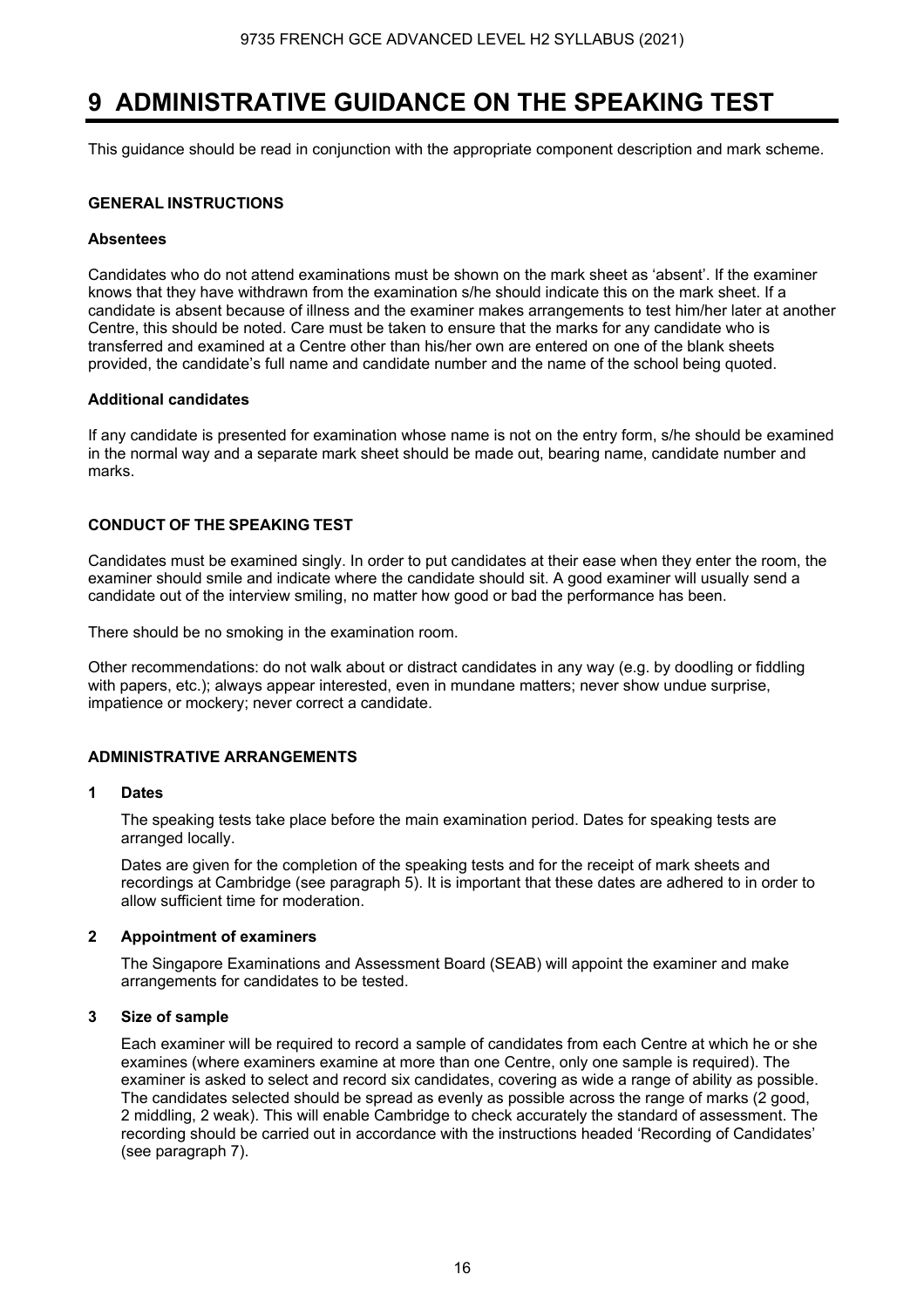## **4 The Working Mark Sheet**

The **Working Mark Sheet** is intended as a working document, on which the marks should be completed at the time of the conduct of the test, as specified in the Marking Instructions. Be very careful to check all additions. A copy of the Working Mark Sheet is included in this syllabus and should be photocopied by teachers/examiners for use in the examination, as required.

SEAB will instruct Centres on the procedure for the onward transmission of marks to Cambridge.

#### **5 Despatch and return of mark sheets and recorded sample**

 Examiners should return mark sheets and recordings to SEAB as stipulated for onward transmission to Cambridge as soon as possible. Do not wait until the end of the assessment period before despatching them.

#### **6 Arrangements for the examination**

Examination conditions must prevail in the area where the examination takes place. Adequate supervision should be provided to ensure that candidates leaving the interview room do not communicate with those waiting to enter.

#### **7 Recording of candidates**

 Centres should ensure well in advance of the test that a suitably quiet room will be available and that their recording equipment is in good order. Rooms which are too close to a playground, recreation room or noisy classroom are to be avoided. It is essential that unnecessary background noise should be excluded.

 Moderation samples must be recorded onto an SD card as .mp3 files. Each candidate's file must be saved individually so that it can be accessed for the purpose of moderation.

 Care should be taken to ensure that recording quality is good. The recording equipment to be used must be tested in situ some time before the actual examination, ideally with one of the candidates. Examiners should take care to avoid long gaps and extraneous noise on the recordings. If Centres are re-using SD cards, any previous recordings on the card must be deleted prior to the examination.

 Recording should be done as unobtrusively as possible and candidates who are chosen for recording should not be made to feel that they are being singled out in any way. It should be emphasised that the recording is being carried out to check the standard of assessment and not the candidate.

 1 SD card per Centre must be used. The examiner should introduce each SD card with the following information: Centre Number, Centre Name, Examination Number, Examination Name, Name of Examiner, Date, e.g.

*"WY 312 International School 9735 H2 level French Mr R Peters October 17th 2021"*

Each candidate should be introduced as follows:

"Index Number *e.g. 047* Candidate Name *e.g. Jane Williams*"

At the end of the sample, please state "End of sample".

#### **The recording must not be stopped once a candidate's examination has started.**

Each SD card and case must be labelled with syllabus/component number and Centre number.

Each recorded file on the SD card must be clearly named using the following convention:

Centre number index number syllabus number component number.

Before the SD card is despatched, spot checks must be made to ensure that every candidate is clearly audible.

If by accident it is discovered that a candidate has not been recorded, there is no requirement to redo the test. In such a case, however, a letter must be sent to Cambridge detailing the problems, a copy of which should be included with the SD card.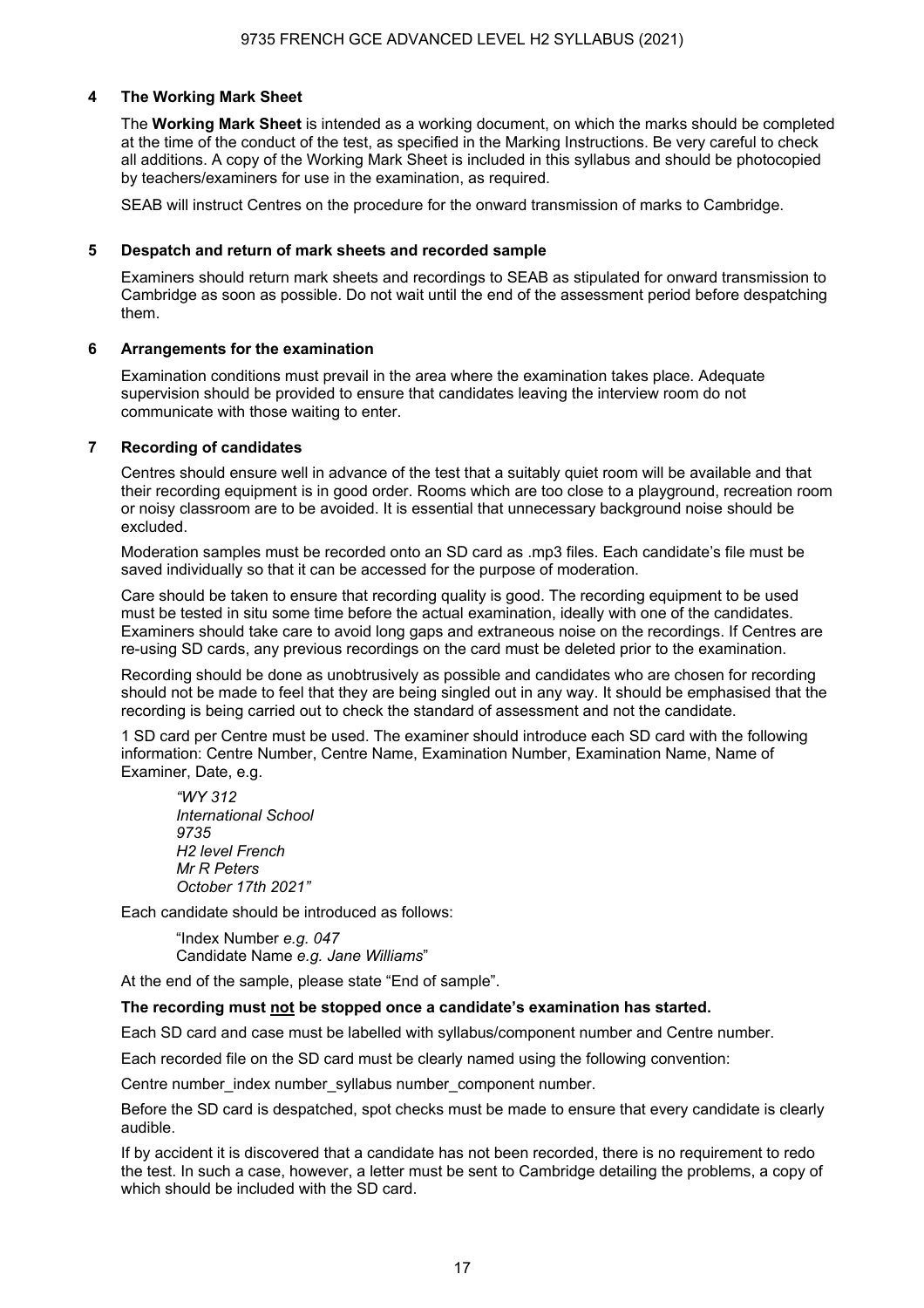## **COMPLETING THE WORKING MARK SHEET**

Appendix A is a copy of the Working Mark Sheet for the Speaking Test for Higher 2 French. Teachers/examiners should copy this for use in the examination, as required. The form should be completed in ink.

- **1** Complete the information at the head of the form.
- **2** List the candidates in index number order.
- **3** In accordance with the Mark Scheme for Component 1 (Section 8) enter the marks for the Presentation, Topic Conversation and General Conversation in the appropriate columns.
- **4** Add the marks to give a total out of 100. Enter this figure in the *Total* column.
- **5** Check all additions.

## **ARRANGEMENTS FOR EXTERNAL MODERATION**

External moderation of internal assessment is carried out by Cambridge.

The internally assessed **total marks** of **all** candidates must be submitted to Cambridge.

The following must be sent to Cambridge:

- the internally assessed **Speaking tests** of a **sample** of candidates. Details of the required sample size and procedures for the recording of candidates can be found in Section 9 of this syllabus
- a copy of the completed *Working Mark Sheet(s)* listing the marks for **all** candidates
- a signed printout of the candidates' total marks as submitted to Cambridge.

Copies of recordings and the *Working Mark Sheet(s*) should be kept by the Centre in case of postal loss or delay.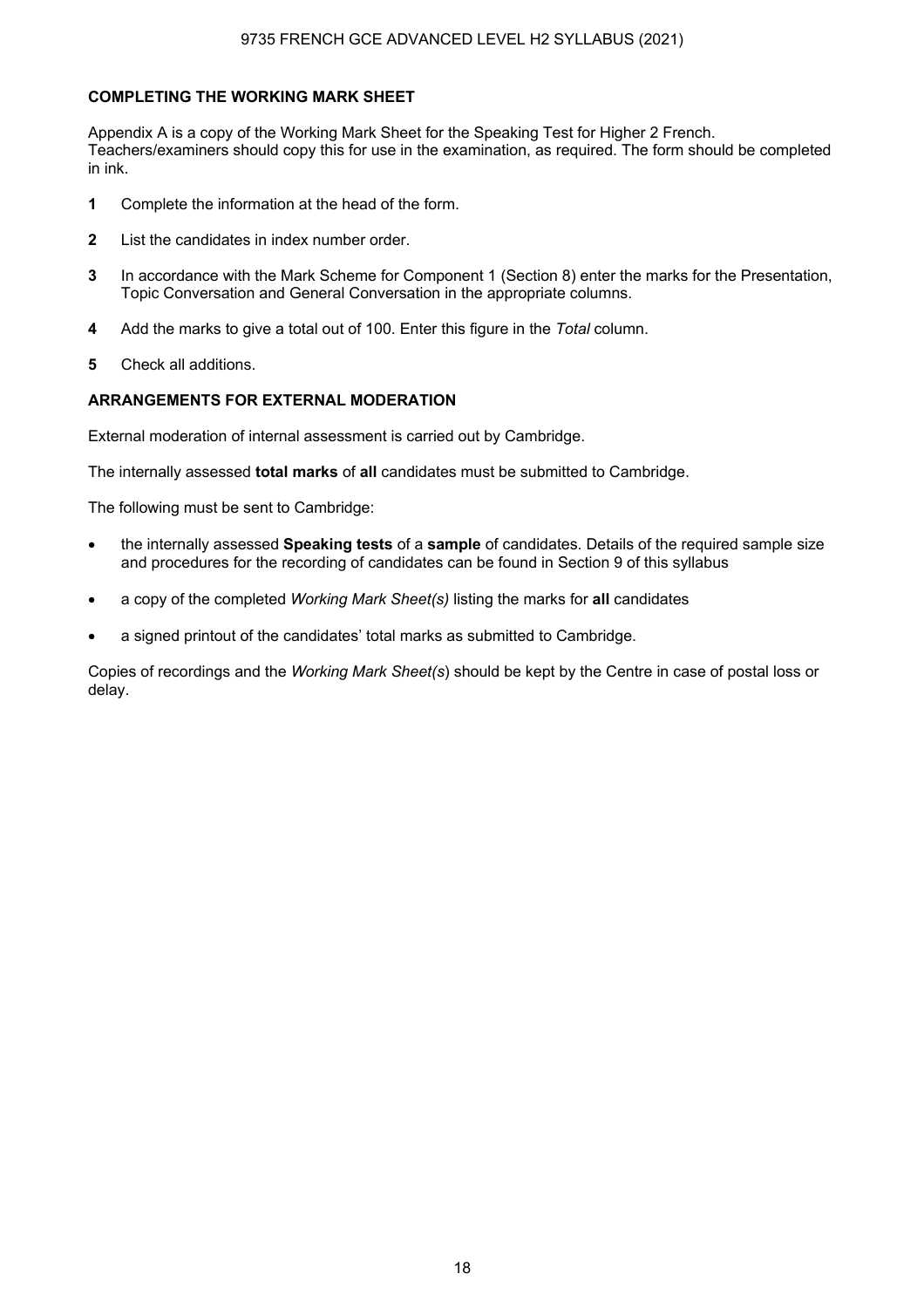## **FRENCH (9735/1)**

## **WORKING MARK SHEET**

## **GCE HIGHER 2 (SINGAPORE)**

|                      |                                                                            |                                                                     |  |  |  |  |                          |           |                                       |           |                 |  |                                         | October/November                 | $\overline{2}$   |                | $\mathbf 0$ | $\overline{2}$ | 1 |
|----------------------|----------------------------------------------------------------------------|---------------------------------------------------------------------|--|--|--|--|--------------------------|-----------|---------------------------------------|-----------|-----------------|--|-----------------------------------------|----------------------------------|------------------|----------------|-------------|----------------|---|
| <b>Centre Number</b> |                                                                            |                                                                     |  |  |  |  | <b>Centre Name</b>       |           |                                       |           |                 |  |                                         |                                  |                  |                |             |                |   |
|                      |                                                                            |                                                                     |  |  |  |  |                          |           |                                       |           | Syllabus Number |  |                                         |                                  | $\boldsymbol{9}$ | $\overline{7}$ |             | $\mathbf{3}$   | 5 |
| Candidate            | <b>Candidate Name</b>                                                      |                                                                     |  |  |  |  |                          |           |                                       |           |                 |  |                                         | For the use of the Oral Examiner |                  |                |             |                |   |
| Number               | Names should be listed in the same<br>order as they will be written on the |                                                                     |  |  |  |  | Section 1                |           |                                       | Section 2 |                 |  |                                         |                                  | Section 3        |                |             | <b>TOTAL</b>   |   |
|                      |                                                                            | entry forms for the written papers.<br>First Name, Initial, Surname |  |  |  |  | Presentation<br>(Max 20) |           | <b>Topic Conversation</b><br>(Max 40) |           |                 |  | <b>General Conversation</b><br>(Max 40) |                                  |                  |                |             | (Max<br>(100)  |   |
|                      |                                                                            |                                                                     |  |  |  |  |                          |           |                                       |           |                 |  |                                         |                                  |                  |                |             |                |   |
|                      |                                                                            |                                                                     |  |  |  |  |                          |           |                                       |           |                 |  |                                         |                                  |                  |                |             |                |   |
|                      |                                                                            |                                                                     |  |  |  |  |                          |           |                                       |           |                 |  |                                         |                                  |                  |                |             |                |   |
|                      |                                                                            |                                                                     |  |  |  |  |                          |           |                                       |           |                 |  |                                         |                                  |                  |                |             |                |   |
|                      |                                                                            |                                                                     |  |  |  |  |                          |           |                                       |           |                 |  |                                         |                                  |                  |                |             |                |   |
|                      |                                                                            |                                                                     |  |  |  |  |                          |           |                                       |           |                 |  |                                         |                                  |                  |                |             |                |   |
|                      |                                                                            |                                                                     |  |  |  |  |                          |           |                                       |           |                 |  |                                         |                                  |                  |                |             |                |   |
|                      |                                                                            |                                                                     |  |  |  |  |                          |           |                                       |           |                 |  |                                         |                                  |                  |                |             |                |   |
|                      |                                                                            |                                                                     |  |  |  |  |                          |           |                                       |           |                 |  |                                         |                                  |                  |                |             |                |   |
|                      |                                                                            |                                                                     |  |  |  |  |                          |           |                                       |           |                 |  |                                         |                                  |                  |                |             |                |   |
|                      |                                                                            |                                                                     |  |  |  |  |                          |           |                                       |           |                 |  |                                         |                                  |                  |                |             |                |   |
|                      |                                                                            |                                                                     |  |  |  |  |                          |           |                                       |           |                 |  |                                         |                                  |                  |                |             |                |   |
|                      |                                                                            |                                                                     |  |  |  |  |                          |           |                                       |           |                 |  |                                         |                                  |                  |                |             |                |   |
|                      |                                                                            |                                                                     |  |  |  |  |                          |           |                                       |           |                 |  |                                         |                                  |                  |                |             |                |   |
|                      |                                                                            |                                                                     |  |  |  |  |                          |           |                                       |           |                 |  |                                         |                                  |                  |                |             |                |   |
|                      |                                                                            |                                                                     |  |  |  |  |                          |           |                                       |           |                 |  |                                         |                                  |                  |                |             |                |   |
| Name of Examiner     |                                                                            |                                                                     |  |  |  |  |                          | Signature |                                       |           |                 |  |                                         | Date                             |                  |                |             |                |   |

鳳凰 Cambridge Assessment<br>喝罗 International Education

**9735/01/WMS**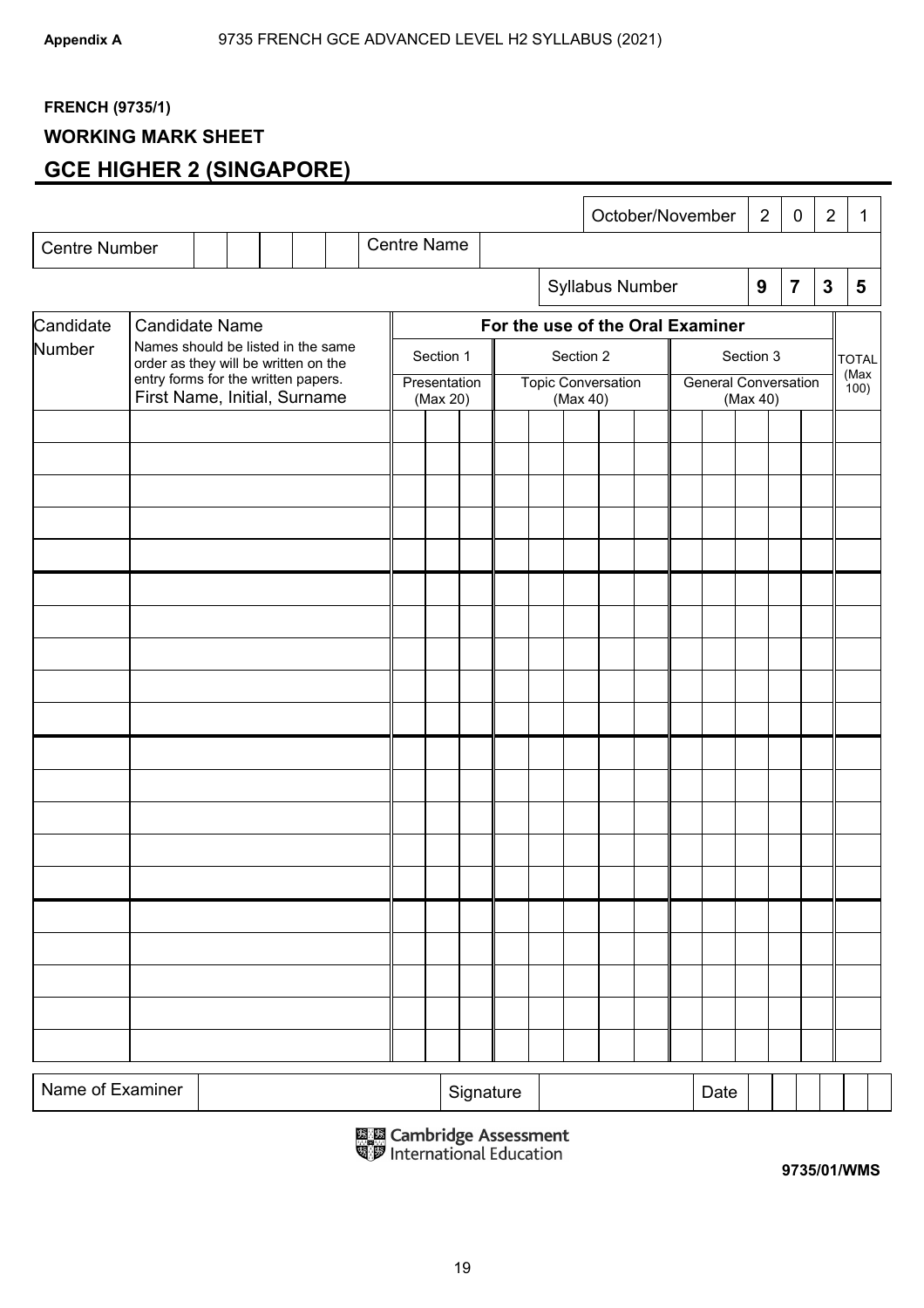## **FRENCH FORM NOE (EXTERNAL) GCE HIGHER 2 (SINGAPORE)**

## **NOMINATION OF ORAL EXAMINER IN FRENCH**

| <b>Centre Number</b>   |                     |               |  |  |  |                      |          |
|------------------------|---------------------|---------------|--|--|--|----------------------|----------|
| <b>Centre Name</b>     |                     |               |  |  |  |                      |          |
| Language               |                     | <b>French</b> |  |  |  | Level of Examination | Higher 2 |
| <b>Syllabus Number</b> | 9<br>Date<br>3<br>5 |               |  |  |  |                      |          |

## *(Separate forms should be used for each examiner.)*

| NAME OF EXAMINER                                                                                                        |                          |                   |
|-------------------------------------------------------------------------------------------------------------------------|--------------------------|-------------------|
| <b>OCCUPATION</b>                                                                                                       |                          |                   |
| <b>QUALIFICATIONS</b>                                                                                                   |                          |                   |
| NAMES/CENTRE<br>NUMBERS OF OTHER<br>CENTRES AT WHICH S/HE<br><b>WILL EXAMINE AND</b><br>NUMBERS OF<br><b>CANDIDATES</b> | Centre Name(s)/Number(s) | No. of Candidates |

Statement to be signed by the person who has made the nomination shown above.

*I certify that to the best of my knowledge the person I have nominated on this form is well qualified to undertake the work. The nominee has agreed to undertake the work.* 

SIGNED DATE

OFFICIAL POSITION

鳳凰 Cambridge Assessment<br>喝罗 International Education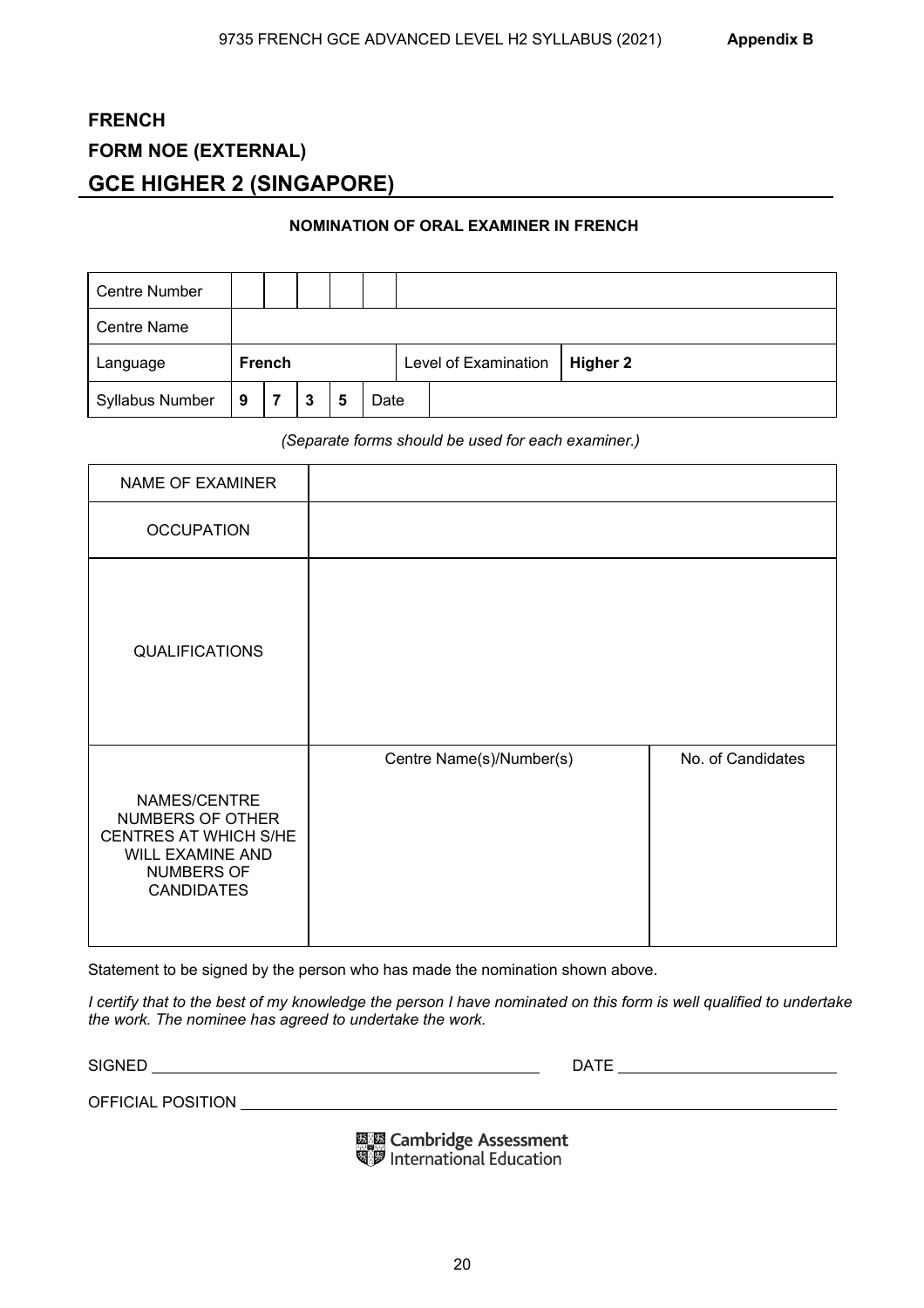## **10 FURTHER GUIDANCE ON COURSEWORK**

This guidance should be read in conjunction with the component description.

## **1 The nature of coursework**

 Coursework can be seen as an important element in integrating the various parts of the A-Level syllabus, and as a way for candidates to draw on their personal interests and develop study and research skills as set out in the objectives of the examination. Coursework is not an easy option. It presents a serious intellectual challenge permitting study in depth and extended writing in the foreign language. The assessment criteria given later express at greater length the qualities which coursework aims to develop.

 Coursework will normally come from within the topic areas set out in the syllabus (coursework based on works of art or literature, etc. will fit into cultural life/heritage), and must refer to target language countries or be based on materials written from the target language perspective

 Experience has shown that it is helpful for teachers and candidates to have some common theme to work on in the first phases of the coursework process. It is not intended that all students will tackle identical titles nor that they will use the same 'material studied in class', for their coursework. Teachers and candidates may choose to submit coursework pieces up to a maximum of 1000 words based on material studied by the whole class, for example a book or a film or reading and discussion of an article. Although the point of departure is thus the same for the whole class, it is within the spirit of the individual coursework approach to A-Level that candidates will choose different titles, may go to varying sources for their information, and choose to vary the format of the work submitted, following up their own ideas.

A minimum of 1000 words should reflect the personal interests and concerns of the candidates.

 The assessment criteria do not attempt to make fine distinctions between the shorter and longer pieces of work, but some variations in the use of the descriptive criteria given to particular elements of the assessment, e.g. the significance of research skills, will occur and should be mentioned in the teacher's comments. It is understood that there will be excellent pieces to which the 'full blown' content criteria will not happily apply. This is the consequence of having given such latitude to teachers.

Each piece of work will be marked out of 50 as shown, but the final totals will then be weighted as appropriate.

## **2 The role of the teacher**

The extent to which the teacher may intervene in the coursework process is a constant theme of all discussions about coursework. It is clearly part of the teacher's role to provide guidance and supervision in the following ways:

- to assist with suggestions for topics
- to indicate sources of information, e.g. organisations or people who might be able to help, materials, places to visit, references, etc.
- to advise on the practicability or impracticability of schemes proposed by candidates
- to give suggestions as to length, approach and treatment
- to take an active role in the choice of title
- to exercise a continuing supervision of work to prevent plagiarism and to monitor progress
- to ensure that the work is completed in accordance with the syllabus requirements and that it can be assessed in accordance with the specified criteria
- to satisfy themselves, as far as they are able, that all written work submitted for coursework assessment is the candidate's own, unaided work.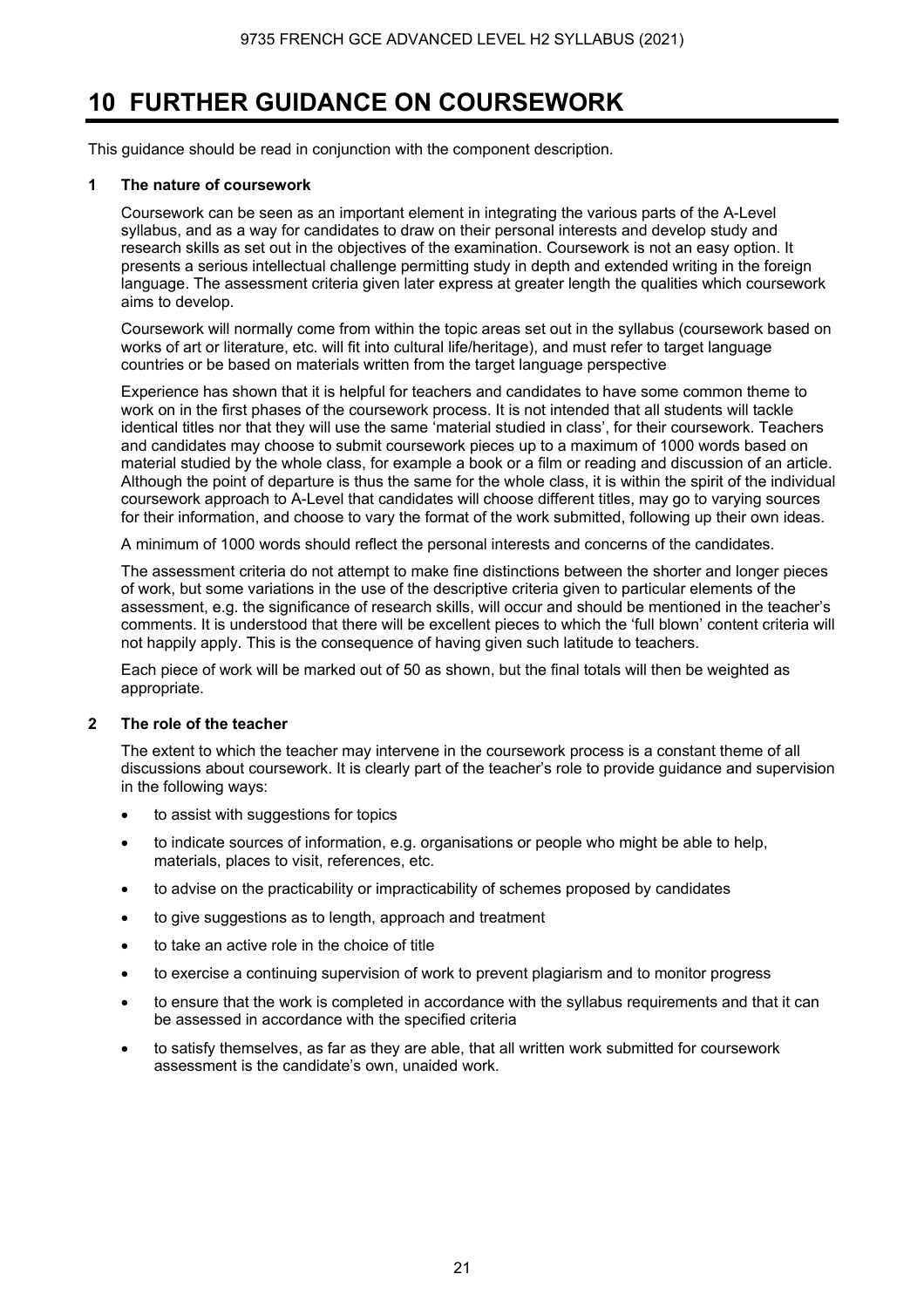Teachers may comment on the first draft of the final submission in general terms. As far as the language is concerned, it is in order to make a general statement that, e.g. more care is to be taken with agreements, or with the use of tenses and that the candidate should go back and attend to these points, but not to indicate every specific error for the candidate. Teachers may also comment in general terms on content, structure and organisation of the work. Candidates should produce no more than one draft of the work for the teacher to comment on and the teacher should mark it once only.

All coursework must therefore be the candidate's original work (and not a fair copy incorporating corrections from the teacher). Teachers are required to record the guidance they have given to candidates on the Teacher's Comments Sheet, together with comments on the candidate's development and approach. A cover sheet must be attached to each piece of coursework.

## **3 The role of the moderator**

The purpose of moderation is to bring the marking of an internally assessed component in all participating centres to an agreed standard. Moderation is concerned primarily with the level and spread of marks, but the moderator will also comment, where appropriate, on other aspects of the work, such as the choice of subject, the quality of presentation, etc.

## **4 Sample size**

All work from a centre will be sent to the moderator. In centres with more than 10 candidates, the moderator will normally look at about 10; in small centres all candidates will be looked at. Internal moderation is required where more than one teacher in a centre has been involved in the marking.

## **5 Presentation of Coursework**

Experience has shown a wide variation in the presentation of coursework, from relatively scruffily presented essays to beautifully word-processed and illustrated files with decorative covers. There are no assessment criteria relating to presentation as such, but it is difficult for a moderator to remain wholly unaffected by the quality of presentation. It is obviously in the interests of candidates to present their work in a clearly readable form, with illustration and documentation where appropriate, and with some concern for the effect of presentation on teacher/examiner and moderator. Where appropriate, coursework may include tapes, films and other non-printed material.

Each item of coursework must be accompanied by a bibliography in which any sources used are to be mentioned. Where direct quotation is made, this must be acknowledged both in the bibliography and by the use of quotation marks. Candidates who attempt to pass off the work of other authors as their own will be reported to Cambridge's Malpractice Committee and will be liable for the imposition of severe penalties up to and including disqualification. Teachers are responsible for ensuring that candidates are aware of this regulation.

For despatch to the moderator, A4 folders must be used which are clearly labelled with the centre and candidate name, centre and candidate number and the examination paper reference.

## **6 Arrangements for external moderation**

The following must be sent to reach SEAB as stipulated for onward transmission to Cambridge as soon as possible:

- (i) the work of all the candidates entered for the examination;
- (ii) Assessment Forms and Teacher's Comments Sheets for all the candidates entered for the examination.

## **7 Dates**

All work must reach SEAB as stipulated for onward transmission to Cambridge as soon as possible.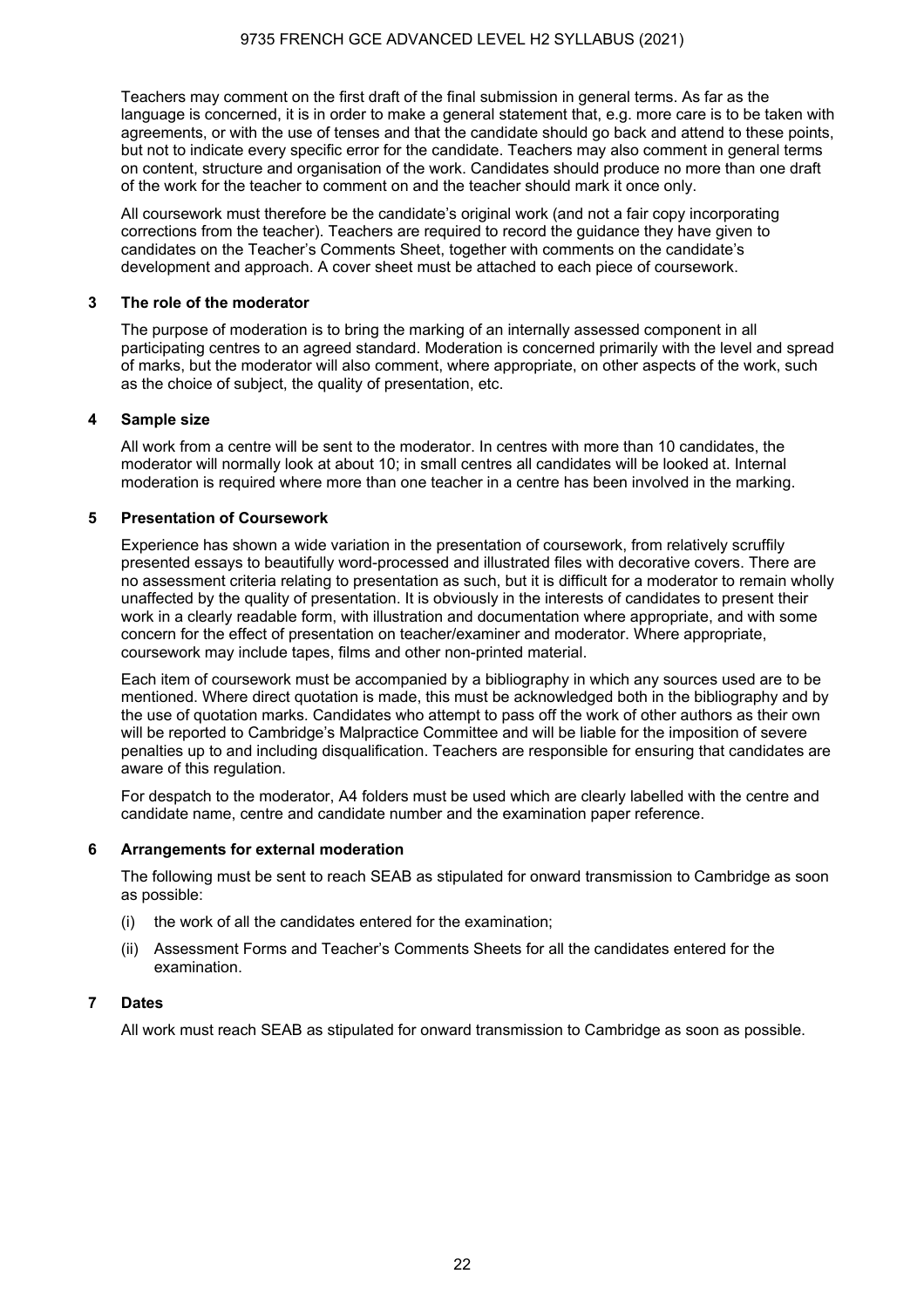## **FRENCH (9735/7) COURSEWORK COVER SHEET GCE HIGHER 2 (SINGAPORE) 2021**

Cover sheet to be attached to each piece of work.

| <b>French</b>           | 9735/7 |  |  |                       |  |  |
|-------------------------|--------|--|--|-----------------------|--|--|
|                         |        |  |  |                       |  |  |
| <b>Centre Number</b>    |        |  |  | <b>Centre Name</b>    |  |  |
| <b>Candidate Number</b> |        |  |  | <b>Candidate Name</b> |  |  |
|                         |        |  |  |                       |  |  |
|                         |        |  |  |                       |  |  |
| Number of words:        |        |  |  |                       |  |  |
| Date completed:         |        |  |  |                       |  |  |
|                         |        |  |  |                       |  |  |
|                         |        |  |  |                       |  |  |
|                         |        |  |  |                       |  |  |
|                         |        |  |  |                       |  |  |
|                         |        |  |  |                       |  |  |
|                         |        |  |  |                       |  |  |
|                         |        |  |  |                       |  |  |
|                         |        |  |  |                       |  |  |
|                         |        |  |  |                       |  |  |
|                         |        |  |  |                       |  |  |

This piece of work is entirely my own. Any quotations from the work of others have been acknowledged by quotation marks, with page references and the sources included in the bibliography.

鳳凰 Cambridge Assessment<br>喝<mark>萝</mark> International Education

9735/SINGAPORE/CWCS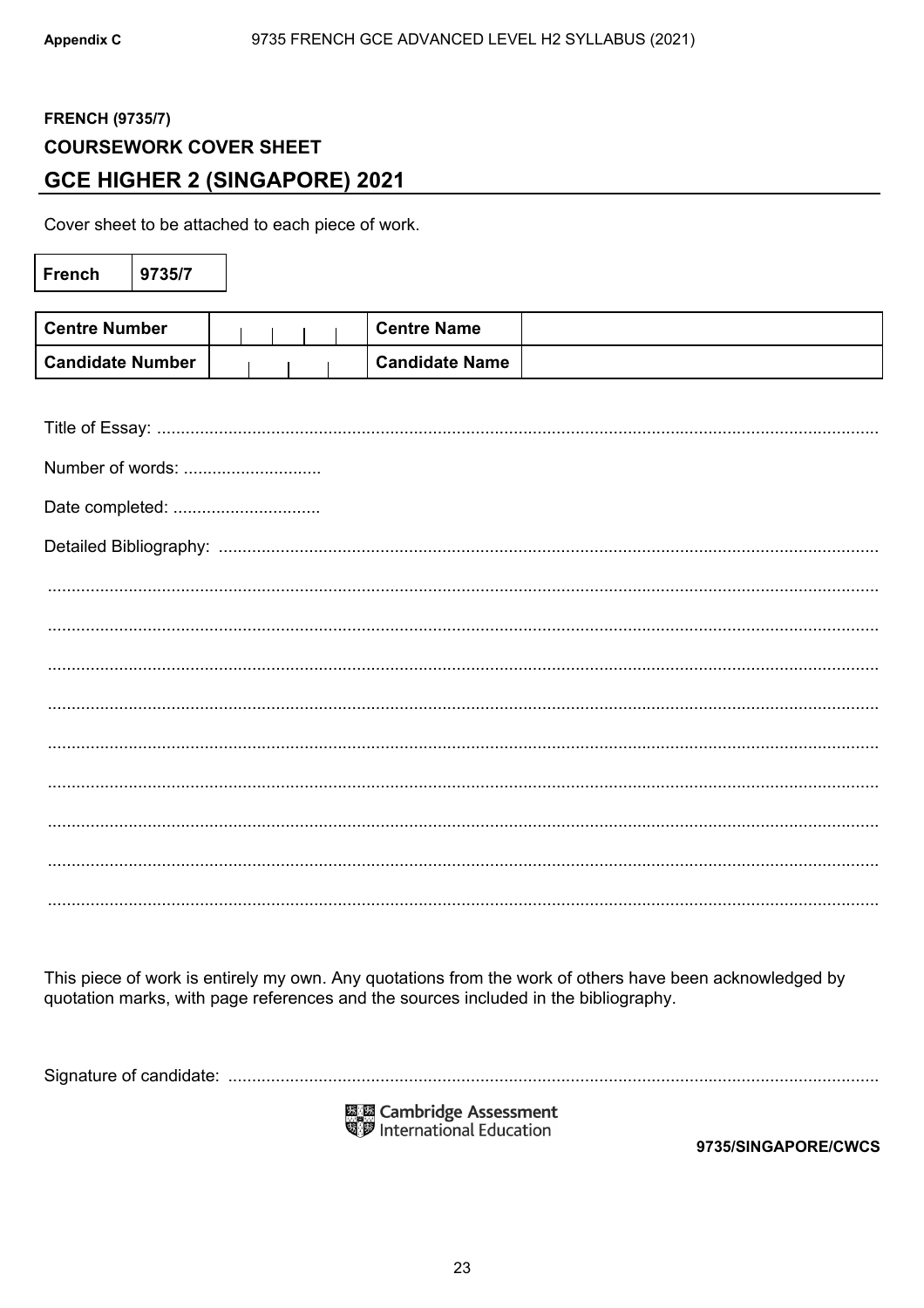## **FRENCH (9735/7) COURSEWORK ASSESSMENT FORM GCE HIGHER 2 (SINGAPORE) 2021**

## **Instructions**

This Assessment Form is to be completed during the period of work on the essays and at the time of the final assessment. It should not be placed with the candidate's work but in a separate folder of comments sheets and mark sheets. Retain all forms securely pending further instructions from Cambridge.

| <b>Centre Number</b>    |  |  | <b>Centre Name</b>    |  |
|-------------------------|--|--|-----------------------|--|
| <b>Candidate Number</b> |  |  | <b>Candidate Name</b> |  |

|       |                |       |           |          | <b>CRITERIA</b> |          |                                   |          |
|-------|----------------|-------|-----------|----------|-----------------|----------|-----------------------------------|----------|
|       |                | Short | Date      | А        | B               | C        | D                                 | Raw Mark |
|       |                | Title | Completed | (max 25) | (max 10)        | (max 10) | (max 5)                           | (max 50) |
| Short |                |       |           |          |                 |          |                                   |          |
|       | $\overline{2}$ |       |           |          |                 |          |                                   |          |
| Long  |                |       |           |          |                 |          |                                   |          |
|       | $\overline{2}$ |       |           |          |                 |          |                                   |          |
|       |                |       |           |          |                 |          | <b>FINAL MARK</b><br>(out of 100) |          |

To calculate the final mark out of 100:

**Either 1** Add the marks for the Short Pieces (1 and 2) and divide by 2. Round half marks up.

**2** Add to mark for the Long Piece (1).

**Or** Add the marks for the Long Pieces (1 and 2) together.

*For Moderator's use only* 

|       |                |          | <b>CRITERIA</b> |          |                                   |                 |
|-------|----------------|----------|-----------------|----------|-----------------------------------|-----------------|
|       |                | A        | B               | C        | D                                 | <b>Raw Mark</b> |
|       |                | (max 25) | (max 10)        | (max 10) | (max 5)                           | (max 50)        |
| Short | 1              |          |                 |          |                                   |                 |
|       | $\overline{2}$ |          |                 |          |                                   |                 |
| Long  | 1              |          |                 |          |                                   |                 |
|       | $\overline{2}$ |          |                 |          |                                   |                 |
|       |                |          |                 |          | <b>FINAL MARK</b><br>(out of 100) |                 |

| 陽盟 Cambridge Assessment<br>『罗 International Education |
|-------------------------------------------------------|
|                                                       |

**9735/SINGAPORE/CWAF**